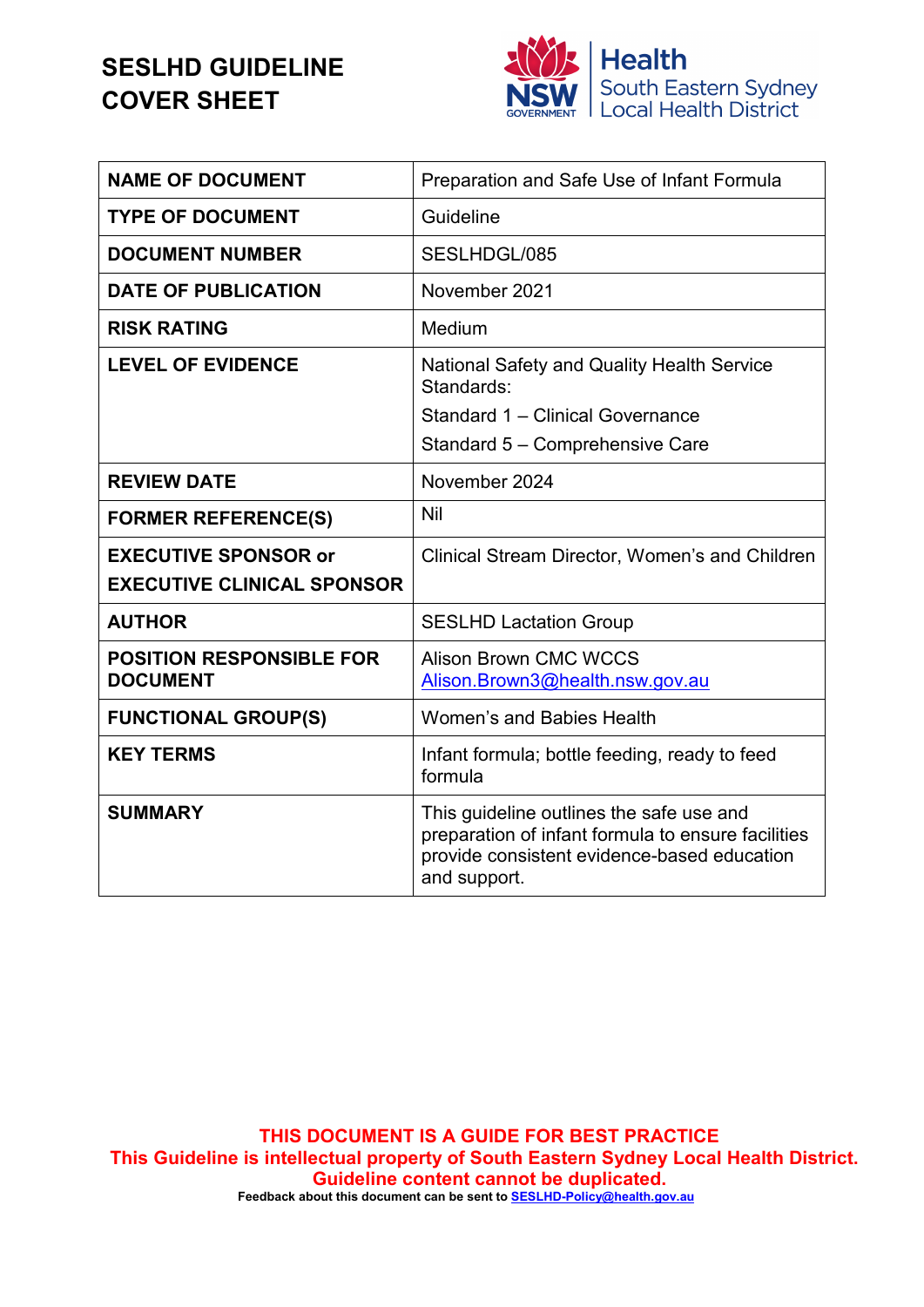## **SESLHD GUIDELINE COVER SHEET**



### **Preparation and Safe Use of Infant Formula**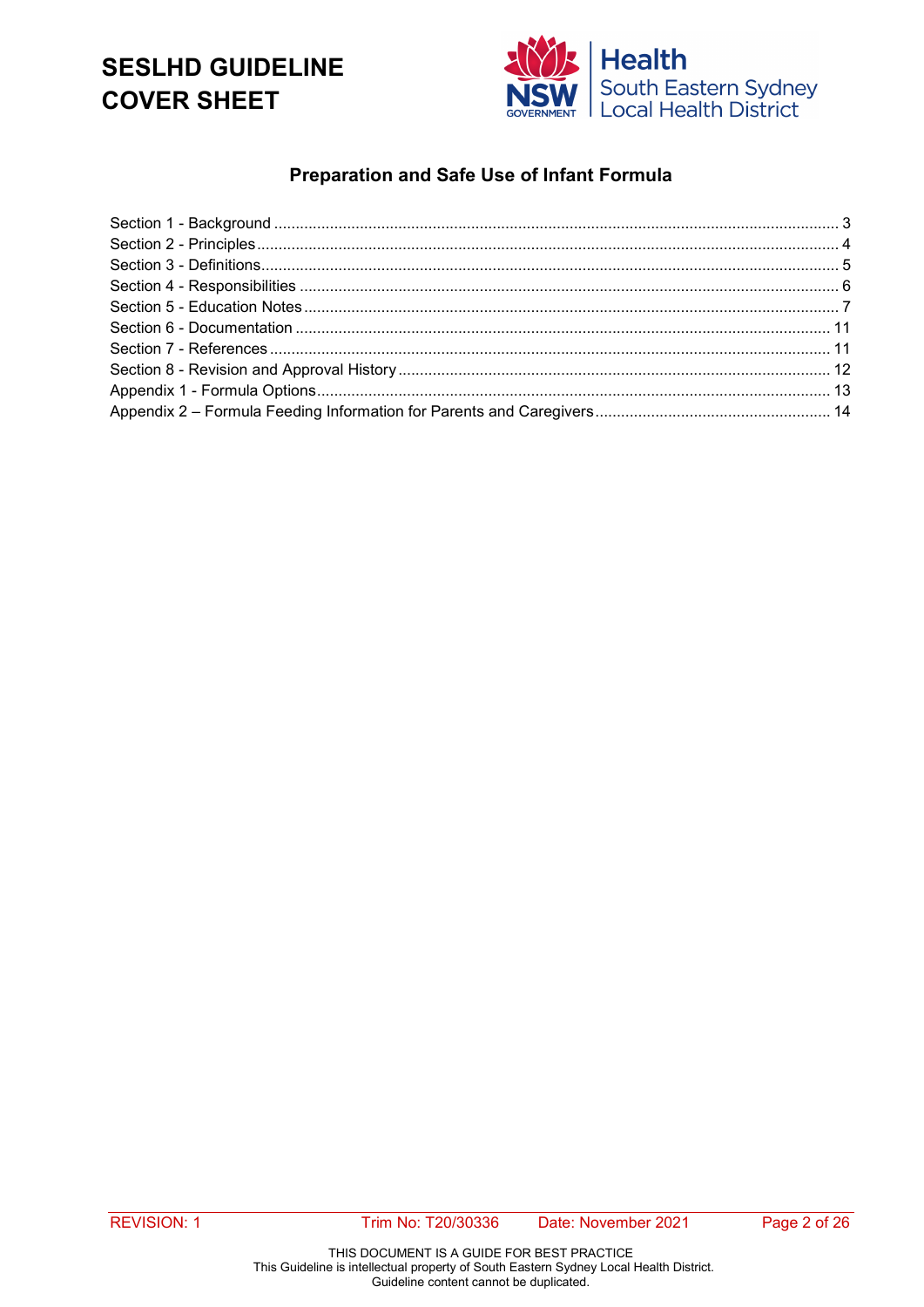

## <span id="page-2-0"></span>**Section 1 - Background**

All families are to be supported in their chosen method of infant feeding. Staff have a responsibility to promote and support breastfeeding, but if a mother makes an informed decision not to breastfeed, needs to give formula on medical advice or if she to chooses to mix feed, this should be respected and support from staff should be provided.

To ensure best practice and optimal parental education, this guideline has been developed to meet the needs of hospital and community staff when teaching and supporting our families who are using infant formula. This guideline is based on the current National Health and Medical Research Council Infant feeding Guidelines and the Australian College of Midwives, Baby Friendly Health Initiative Handbook.

Midwives, nurses and Aboriginal Health workers will offer education and support to all women, including Aboriginal and Torres Strait Islander women choosing to use infant formula. Midwives and nurses will consult with an interpreter from the interpreter service to educate and support all women from a non-English speaking background choosing to use infant formula.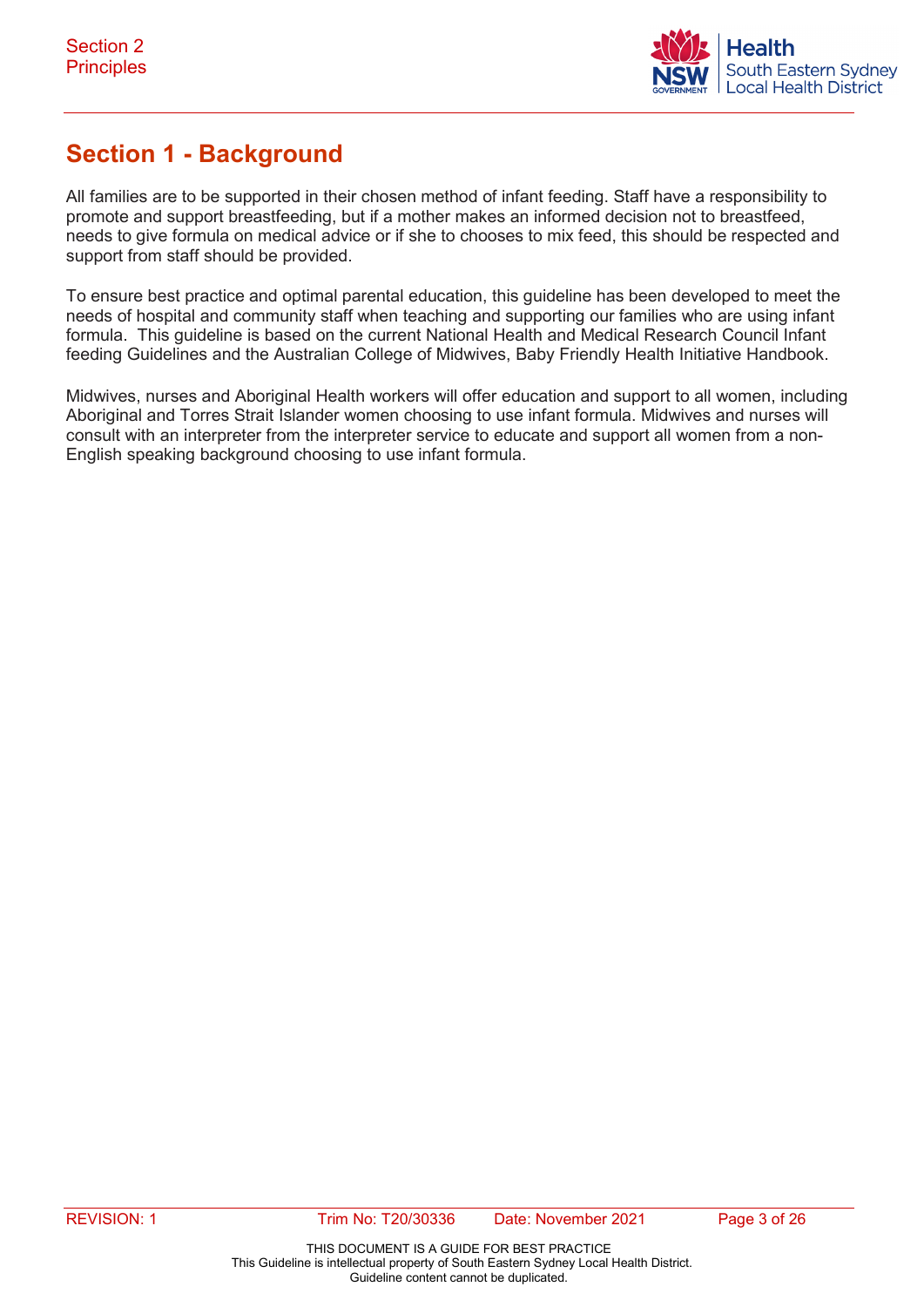

## <span id="page-3-0"></span>**Section 2 - Principles**

#### **EXCLUSIONS**

**This guideline does not cover the preparation and formulation of specialised inpatient formulas or human milk fortifiers for use during inpatient stays.** 

**Staff are to refer to manufacturer's instructions and local guidelines.**

- Staff must understand their responsibilities under the World Health Organisation (WHO) International Code for the use of breastmilk substitutes and its subsequent relevant World Health Assembly (WHA) Resolutions and the Australia New Zealand Food Standards Code
- Advice should be given that if a baby is not breastfed, the source of milk feeds is to be infant formula until 12 months of age. Advice should also include the costs of formula feeding, and the hazards of improper formula preparation and storage
- All infant formulas available in Australia are regulated by the Australia New Zealand Food Standards Code and contain adequate nutrients for infants. However, research indicates formula products are unable to duplicate the variety of nutrient and active factors present in human milk or the changing nature of human milk in response to the infant's immune system
- Instruction is only given to parents who need it; there is no group instruction; it is done privately away from breastfeeding mothers. If the mother's condition prevents this instruction, it can be given to another family member instead
- Incorrect choice, preparation, cleaning of feeding equipment or administration of formula feed can lead to infections, scalding, over-concentration, under-concentration, and choking
- Safe formula feeding depends on safe water supply, sufficient income to meet costs, effective refrigeration, clean surroundings and satisfactory arrangements for preparing formula consistent with Australian Dietary Guidelines
- Hospital staff are to demonstrate and/or supervise the parent/carer with preparation and feeding of the bottle
- Document in maternal or neonatal clinical pathway, or if infant is in Special Care Nursery or the Paediatric Ward, on the care plan and/or in the clinical notes
- If formula is required as a supplementary feed for a breastfed infant, staff can teach the parent to use alternative feeding methods such as spoons, cups, finger feeding or a supply line at the breast
- Breastmilk and formula are not to be mixed in the same container
- Parents can be encouraged to bring in and use their own sterilised bottles and teats or the hospital may provide them during their stay
- Provide parents with SESLHD fact sheet or Formula Feeding Information for Parents (Appendix 2). The family can also be encouraged to access the following website for additional information: *[www.raisingchildren.net.au/](http://www.raisingchildren.net.au/)*
- Professional interpreters are available if families need help understanding or speaking in English. Interpreter services are free and confidential. Staff are to assist families in obtaining an interpreter if required.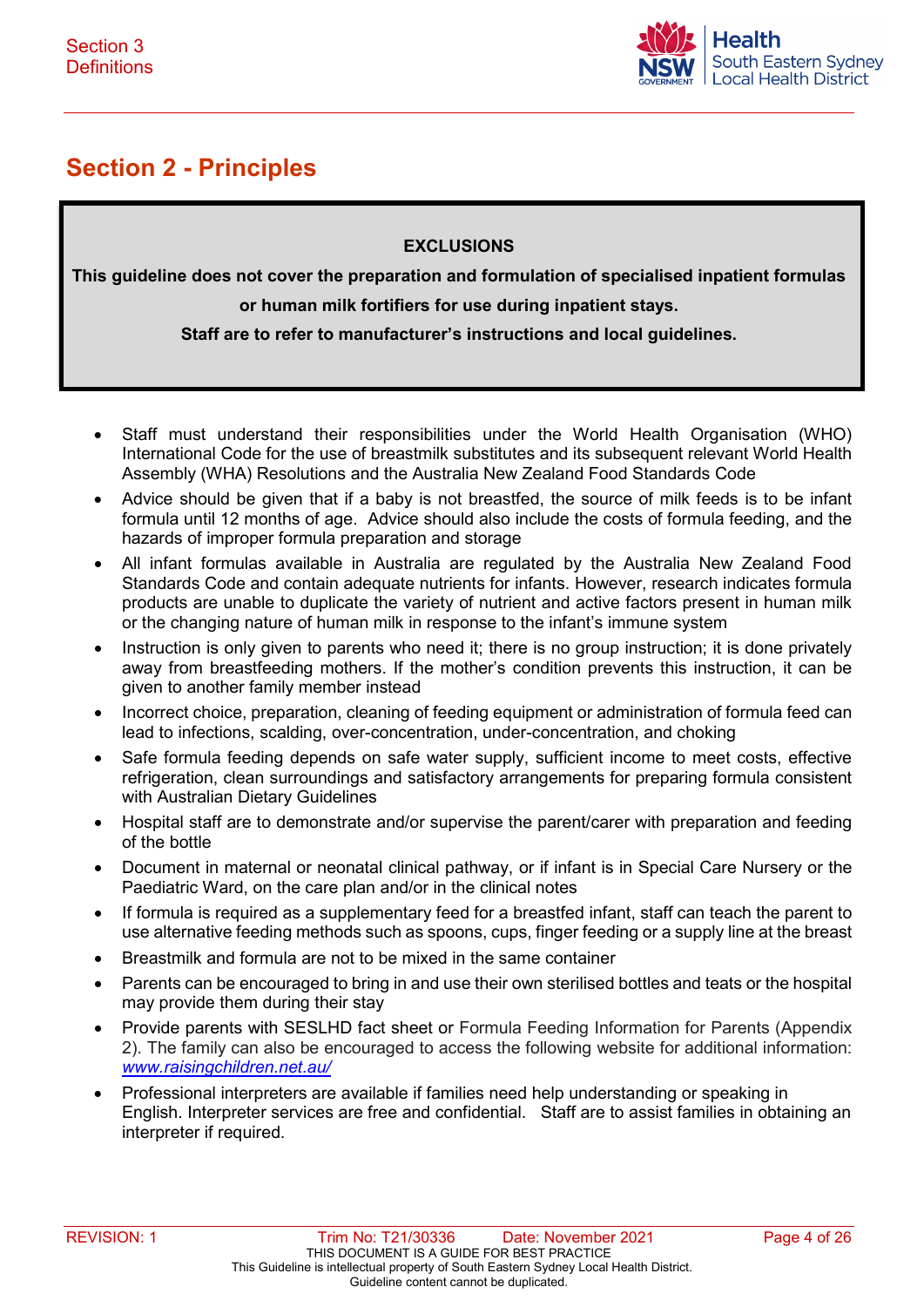

## <span id="page-4-0"></span>**Section 3 - Definitions**

**Infant formula** means a breast-milk substitute specially manufactured designed and marketed for feeding to babies and [infants](https://en.wikipedia.org/wiki/Infants) under 12 months of age. It is, usually prepared for [bottle-](https://en.wikipedia.org/wiki/Baby_bottle)feeding or cupfeeding from powder (mixed with water) or liquid (with or without additional water).

**Ready to drink formula** is a premixed liquid **formula that is packaged aseptically.** 

**Pre-term formula** means an infant formula product specifically formulated to satisfy needs of infants born prematurely or of low birth weight.

**Follow-on formula** means an infant formula product that;

- is represented as either a breastmilk substitute or replacement for infant formula
- **EXECT** is suitable to constitute the principle liquid source of nourishment in a progressively diverse diet for infants from the age of 6 months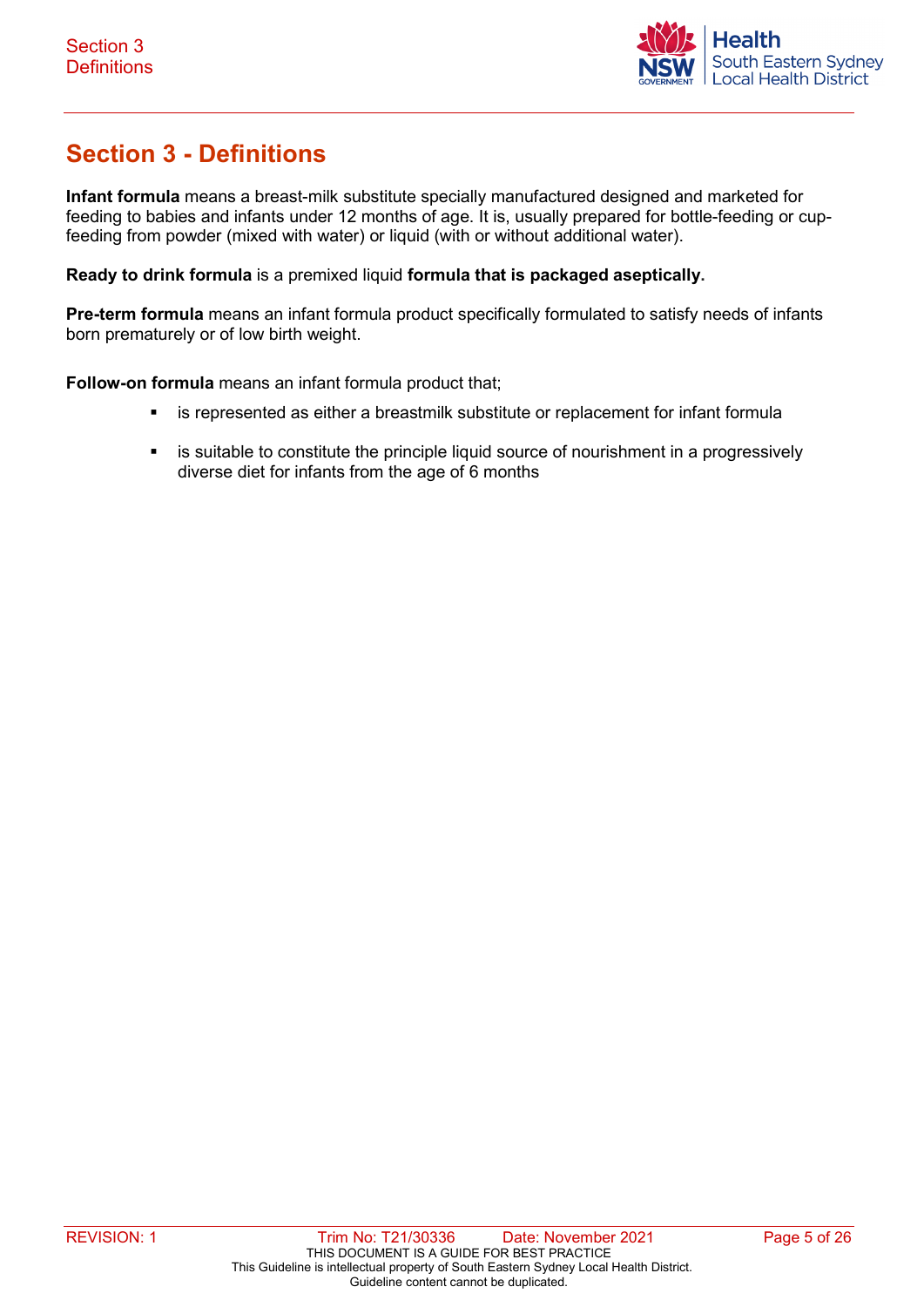

## <span id="page-5-0"></span>**Section 4 - Responsibilities**

#### **Nursing and Midwifery Staff are responsible for:**

- Ensuring familiarity with this guideline and any related local business rules;
- Completing appropriate orientation and educational packages on supporting parents with their chosen method of infant feeding in line with the Baby Friendly Health Initiative developed by Australian College of Midwives

#### **Service Line Managers are responsible for:**

- Ensuring that staff are familiar with SESLHD policies and procedures and guidelines and are aware
- of the requirement to adhere to these
- Undertaking periodic review of governance and compliance

#### **Medical Staff are responsible for:**

• Ensuring that advice around Infant formula is evidenced based and according to this guideline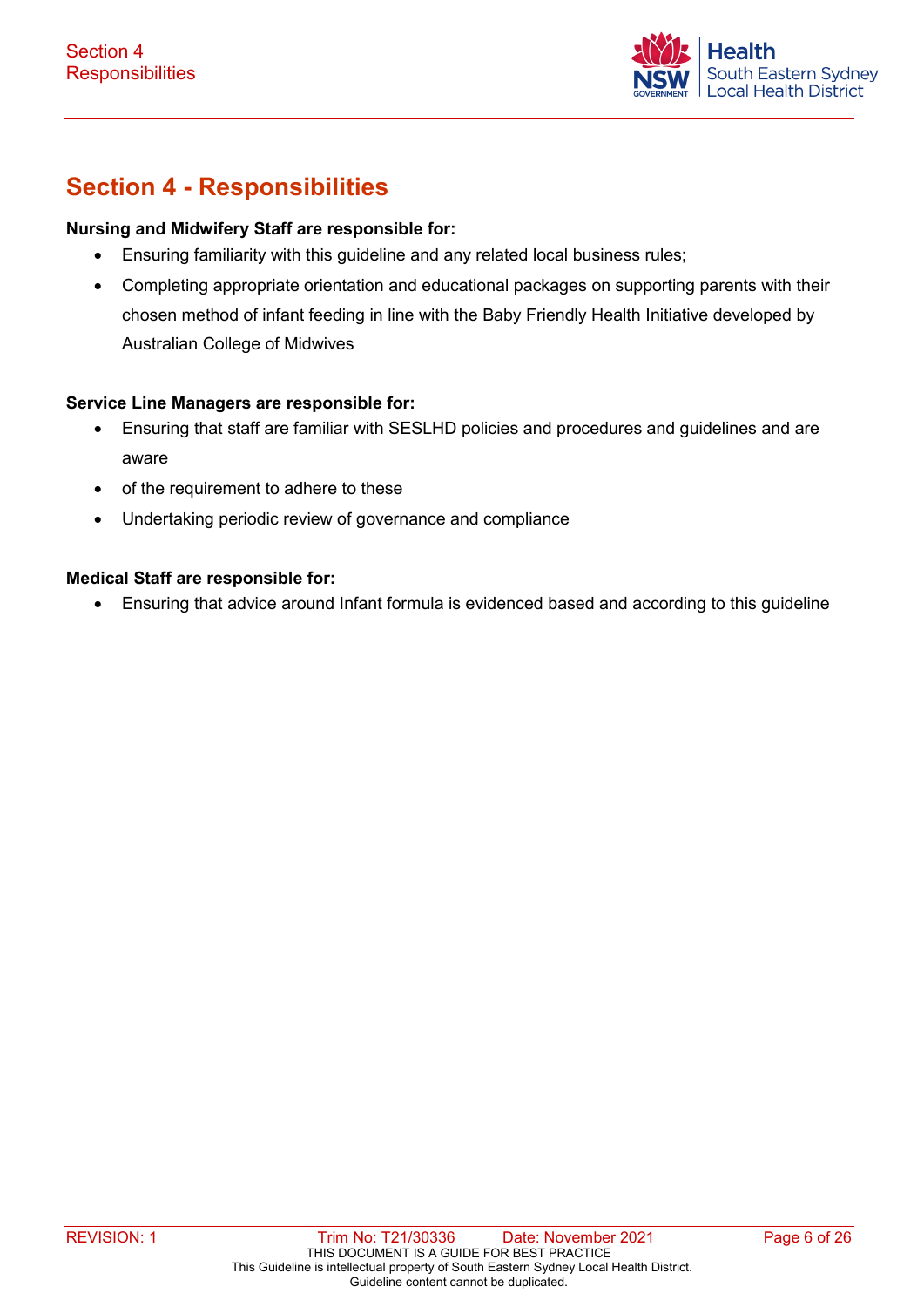

## <span id="page-6-0"></span>**Section 5 - Education Notes**

#### **5.1 Choice of Formula**

- Cow's milk-based formula is suitable for the first 12 months of life. This is recommended over formulas made from soybeans, goat's milk or modified lactose formula unless the infant cannot take cow's milk-based products for specific medical, cultural or religious reasons, in which case special formulas may be used under medical supervision (see Appendix 1)
- Babies under 6 months require Newborn formula or Stage One formula. There is no evidence that babies over 6 months require Stage Two formula – they can remain on Newborn formula.
- After 12 months of life, full cream cow's milk is then recommended. There is no evidence that Follow on Toddler formulas are required
- There is no evidence to recommend more expensive infant formulas
- Ready to feed formula products are available in aseptically packed bottles for hospital. Changing the type of formula because of minor rashes, irritability or neonate/carer distress is usually of no benefit
- All modern formula contain reduced protein and electrolyte levels and have added iron and vitamins (A, B group, C, D, E and K) and other nutrients.

#### **5.2 Ready-to-feed Formula**

- "Ready-to-feed' formula is the preferred option while baby is in hospital
- Whilst in hospital the family may be given 'ready to feed' formula for their baby. If the family use 'ready-to-feed' during their hospital stay they are to receive a 'mock' formula preparation demonstration and supervised practice with their chosen can of appropriate infant formula prior to discharge and this is to be documented
- All other wards, check formula type, date/time opened and expiry date before use
- If not using a single use bottle, ensure the bottle is labelled and stored appropriately for subsequent feeds
- Following feeds any unused formula remaining in ready to feed bottles with an attached teat, should be discarded one hour after opening
- All formula given in NICU and SCN are to be co-signed
- All other wards, check formula type, date/time opened and expiry date before use and label formula bottle as per local process. (see Appendix 3)
- On Paediatric/Maternity wards when babies are receiving ready-to-feed formula, the branded labelled bottle is not to be taken to the bedside, it is to be decanted into a labelled alternative feeding device prior to use

#### **5.3 Safe Preparation of Formula**

- Demonstrate and then supervise the mother/carer until competent. This is to be performed by appropriately trained staff
- Check correct formula and sterile water with two midwives or one nurse/midwife and the woman/carer
- Always wash hands before preparing formula and ensure that formula is prepared in a clean area
- Cooled boiled water should be used for making formula until 12 months of age
- If the family choose to use their own powdered formula, they will be given a bottle of water specifically designated for use in the preparation of their own formula. Once the bottle is opened it is then labelled as per local process, and depending on local practice, the water can be kept at the bedside for use in preparation of formula for 24 hours then discarded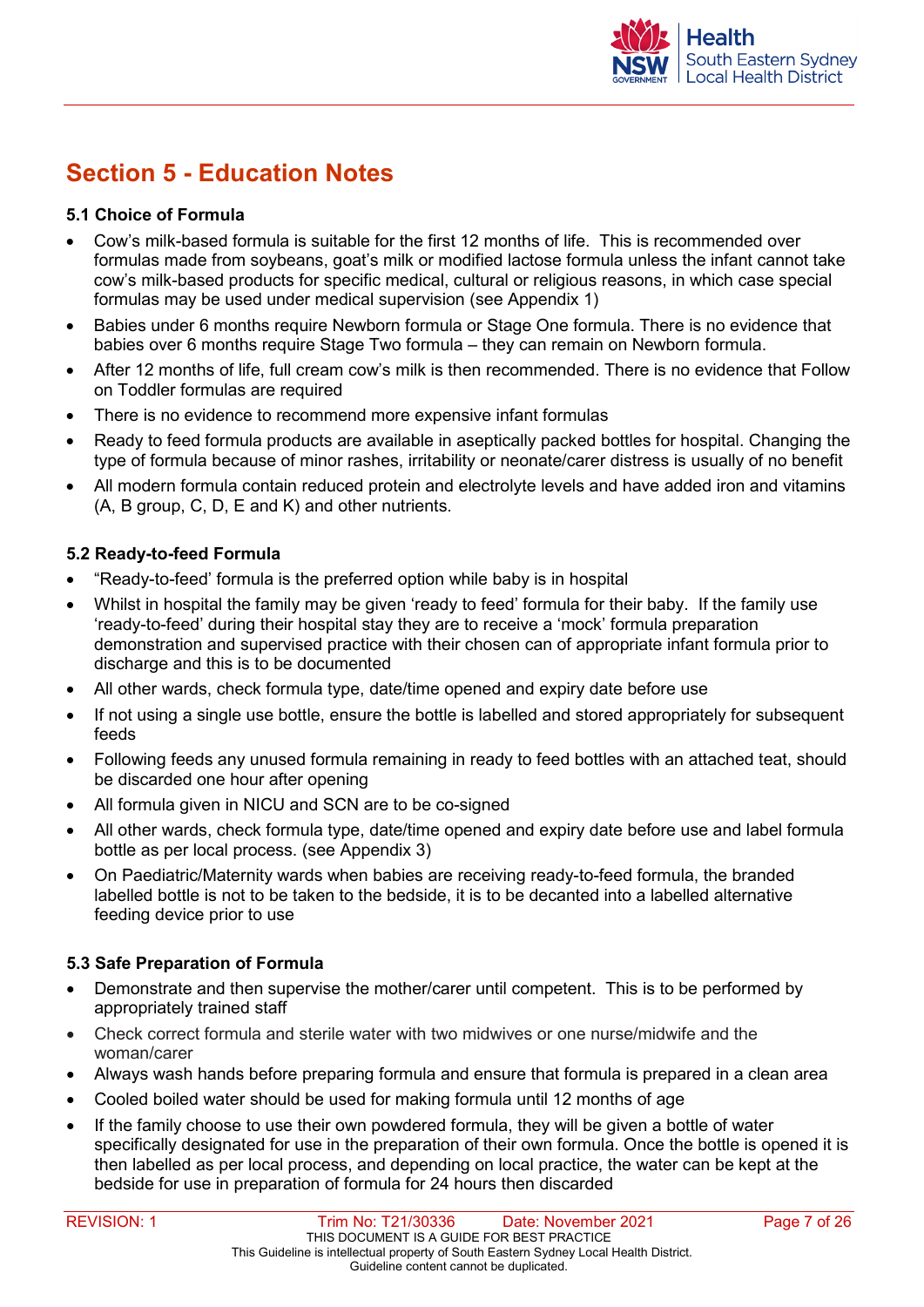

- To prepare a bottle at home, empty and refill kettle with fresh water, bring to boil and allow it to cool until lukewarm
- Best practice is to prepare only one bottle of formula at a time, just before feeding
- Always follow the instructions on the back of the can to check the correct amount of water and powder as shown on the feeding table – this may vary between different formulas
- Firstly, pour the correct amount of previously boiled (now cooled) water into a sterilised bottle checking at eye level
- Always measure the amount of powder using the scoop provided in the can, as scoop sizes vary between different formulas
- Fill the measuring scoop with formula powder, the scoop should be lightly tapped to remove any air bubbles and levelled off using the device provided or the back of a sterilised knife
- Take care to add the correct number of scoops to the water in the bottle do not add half scoops or more scoops than stated in the instructions. Full scoops should always be used to ensure accuracy
- Keep the scoop in the can when not in use do not wash the scoop as this can introduce moisture into the tin if not dried adequately
- Place the teat and cap on the bottle and shake it until the powder dissolves
- Whilst in hospital if a bottle needs to be warmed, a bottle warmer is to be used as per Manufacturer's instructions
- Do not use a microwave to heat formula due to the uneven distribution of heat
- Once home, if the parents want to feed the formula at warmer than room temperature, the bottle of formula can be warmed by placing it in a container of warm water (no hotter than  $37^{\circ}$  Celsius). Test the temperature of the formula with a few drops on the inside of the wrist – it should feel just warm, but cool is better than too hot
- Feed infant within one hour of preparing the formula, any formula left at the end of the feed must be discarded by one hour. The feed should never be reheated
- Educate family that it is recommended to prepare one feed at a time. If preparing in advance, the feed must be refrigerated below 5° C and used within 24 hours
- When a can of formula is finished, throw away the scoop with the can, to ensure that the correct scoop is used next time

#### **5.4 Washing and Sterilising, Bottles, Teats and Caps**

- To instruct parents on washing once they are discharged:
	- $\circ$  After each use the bottle and teat are to be rinsed in cool running water and then submerged and washed in warm soapy water
	- o A bottle brush is to be used to wash the bottle and the teat
	- $\circ$  Warm soapy water is to be pushed through the teat hole
	- o Rinse all parts under warm running water followed by cool running water, and then sterilise
- Instruct parent on their chosen method of sterilisation. Chemical and microwave sterilisation are not as effective as boiling
	- $\circ$  Equipment can be boiled in a large covered saucepan for 5 minutes (eliminate all air bubbles from the bottle)
	- $\circ$  Equipment can be placed within a microwave or steam sterilizer and sterilised as per manufacturer's directions
	- $\circ$  Equipment can placed into an approved chemical sterilising agent, as per manufacturer's directions. A good shake will rid items of excess solution
- Sterilised bottles with caps, seals and teats on, that are not being used straight away, can be stored in a clean container in the back of the fridge. Resterilise equipment every 24 hours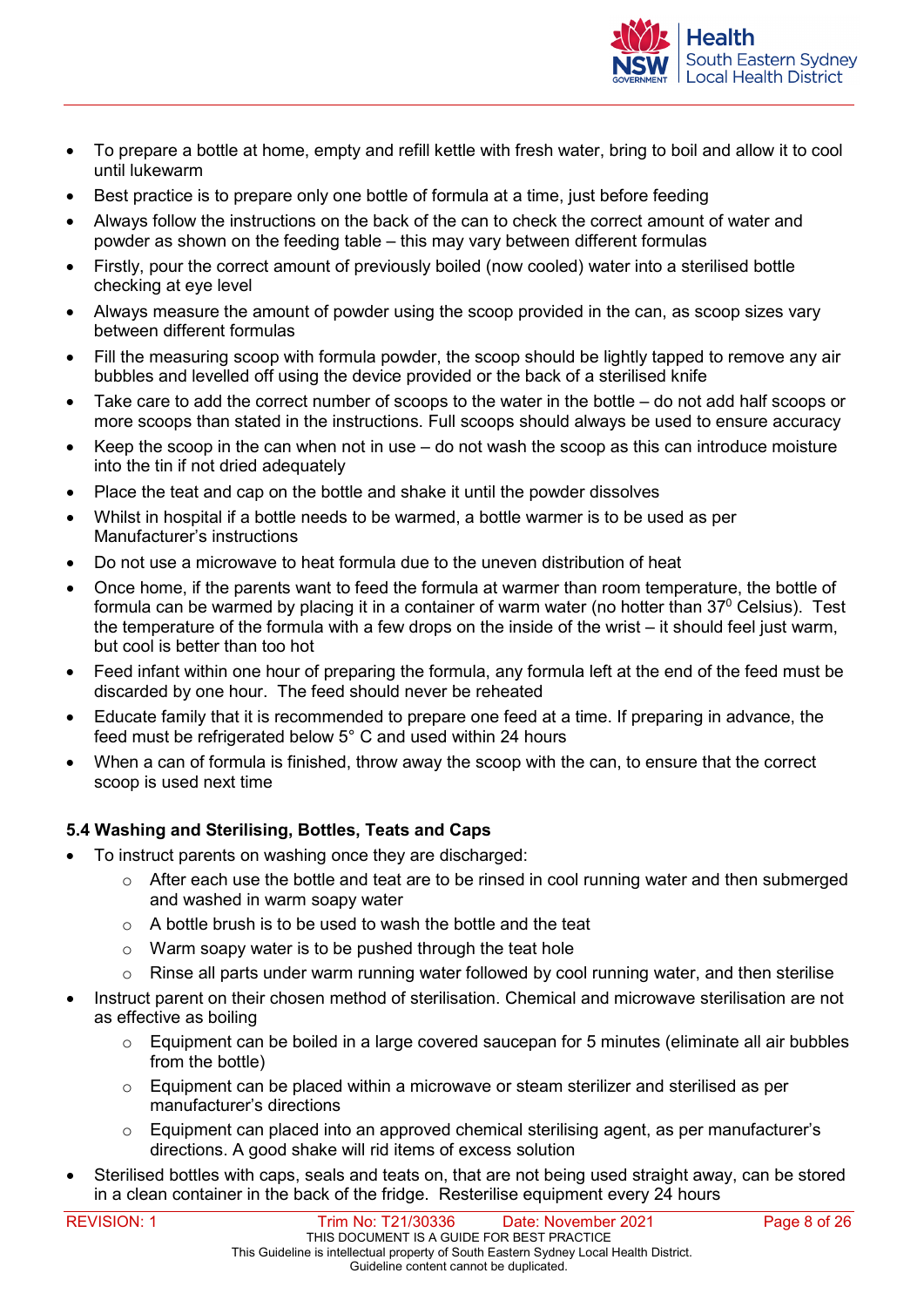

#### **5.5 Choosing Bottles and Teats**

- There is no evidence to support the benefits, or higher prices, of particular teats or bottles for problems such as an unsettled infant or colic
- Milk should drip slowly and steadily from teat without pouring out in a stream, when bottle turned upside down
- For infants over 6 months, parents can choose to wean onto a cup rather than a bottle
- Encourage cessation of bottle by 12 months
- Feeding cups used for formula should continue to be sterilised up to 12 months

#### **5.6 Good Bottle Feeding Practices**

- Holding, cuddling and talking to the infant while feeding, and responding to infant cues is extremely important
- When holding the infant during bottle feeding, try alternating sides at different feeds
- Touch the teat gently on the infant's lips, particularly the bottom lip, to encourage a wide-open mouth. Do not push the teat into the mouth
- Do not prop the bottle in any way or leave an infant to feed on their own milk may flow too quickly and cause the infant to splutter or choke. This can also increase the risk of ear infections and dental caries, and may impact their social and emotional development
- Offer a chance to burp infant half way through as well as at the end of the feed. It is normal that the infant may bring up a little milk during or after a feed
- Most babies feed at least every 3 to 4 hours and less often as they get older. At one month old an infant may have up to 8 feeds per day and a six month old infant may take around 5 feeds per day. Use the table on the infant formula can as an amount guide, though do not force-feed infant to finish these volumes if they are refusing, remember – they are only a guide
- Regular monitoring of infant's progress is important. The infant is getting enough formula if there are regular wet nappies (5 or more disposable per day) and they are growing well. Formula-fed infants can have firmer and fewer stools and constipation can occur. Hard, dry stools may indicate incorrect preparation of formula

| Days 1-4                                                  | Commence at 30ml/kg/day and increase over the next few days<br>Increase the feed volumes for preterm and unwell babies as<br>directed by paediatric/neonatology team |  |
|-----------------------------------------------------------|----------------------------------------------------------------------------------------------------------------------------------------------------------------------|--|
| Day 5 to 3 months                                         | 150ml/kg/day                                                                                                                                                         |  |
|                                                           | Some infants, especially those who were preterm, will require up<br>to 180-200ml/kg/day                                                                              |  |
| 3 to 6 months                                             | 120ml/kg/day                                                                                                                                                         |  |
| 6 to 12 months                                            | 100ml/kg/day                                                                                                                                                         |  |
|                                                           | Some infants may reduce to 90ml/kg/day                                                                                                                               |  |
|                                                           | Infants of this age also take family foods                                                                                                                           |  |
| Taken from Eat for Health, Dept. of Health and Aging 2012 |                                                                                                                                                                      |  |

#### **5.7 Formula Requirements**

It is important for parents to be aware that there are many individual variations of amounts consumed over 24 hours so the information on the back of the can and above table is a guide only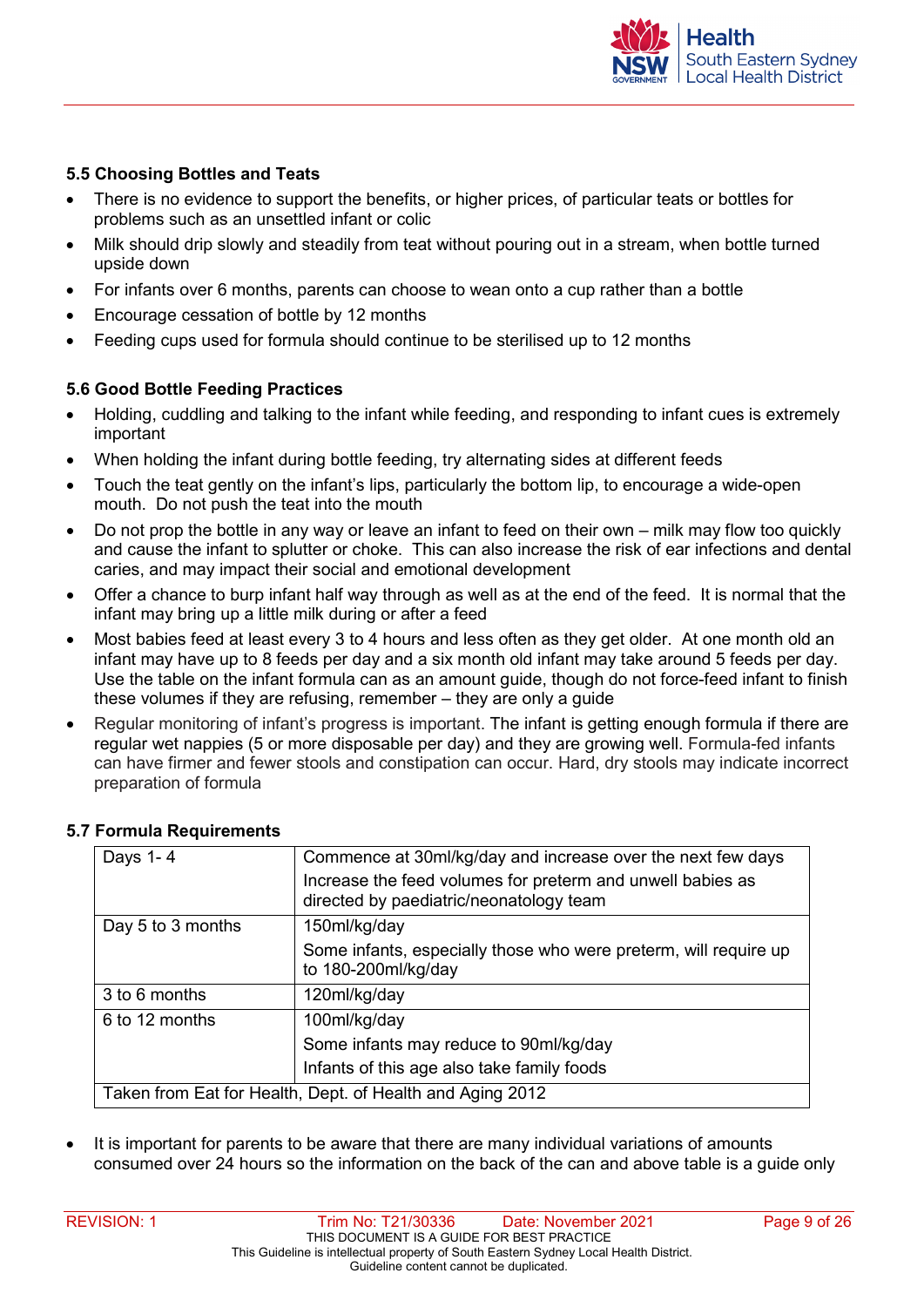

#### **5.8 Combined Breast and Formula Feeding**

- If infant formula is required as a supplementary feed for a breastfed infant, encourage use of an alternative feeding method for breastfed babies (see local guidelines)
- Breastfed infants are able to control the flow of milk as they feed from the breast, and may find the bottle quite stressful if the flow is too fast. If a bottle is used, pacing the feed will be required. Let the infant rest every few minutes to make it more like a breastfeed <https://www.breastfeeding.asn.au/system/files/ABA%20A4%20CaregiversGuideOctober2018.pdf>
- Offer the bottle close to the breast and switch sides during the feed. The infant may settle more readily if the feed ends on the breast and not the bottle
- If expressed breastmilk is available, offer first, followed by formula. Breast milk and formula are not to be mixed together in the same container, unless there is a documented feeding plan from the Paediatrician or Dietitian

#### **5.9 Suppression For Women Who Choose Not To Breastfeed**

- Discuss strategies to manage suppression that are relevant and acceptable to the woman depending upon her circumstances
- Refer to local policies on suppression of breastmilk and provide her with the SESLHD fact sheet "Weaning or Suppressing Lactation"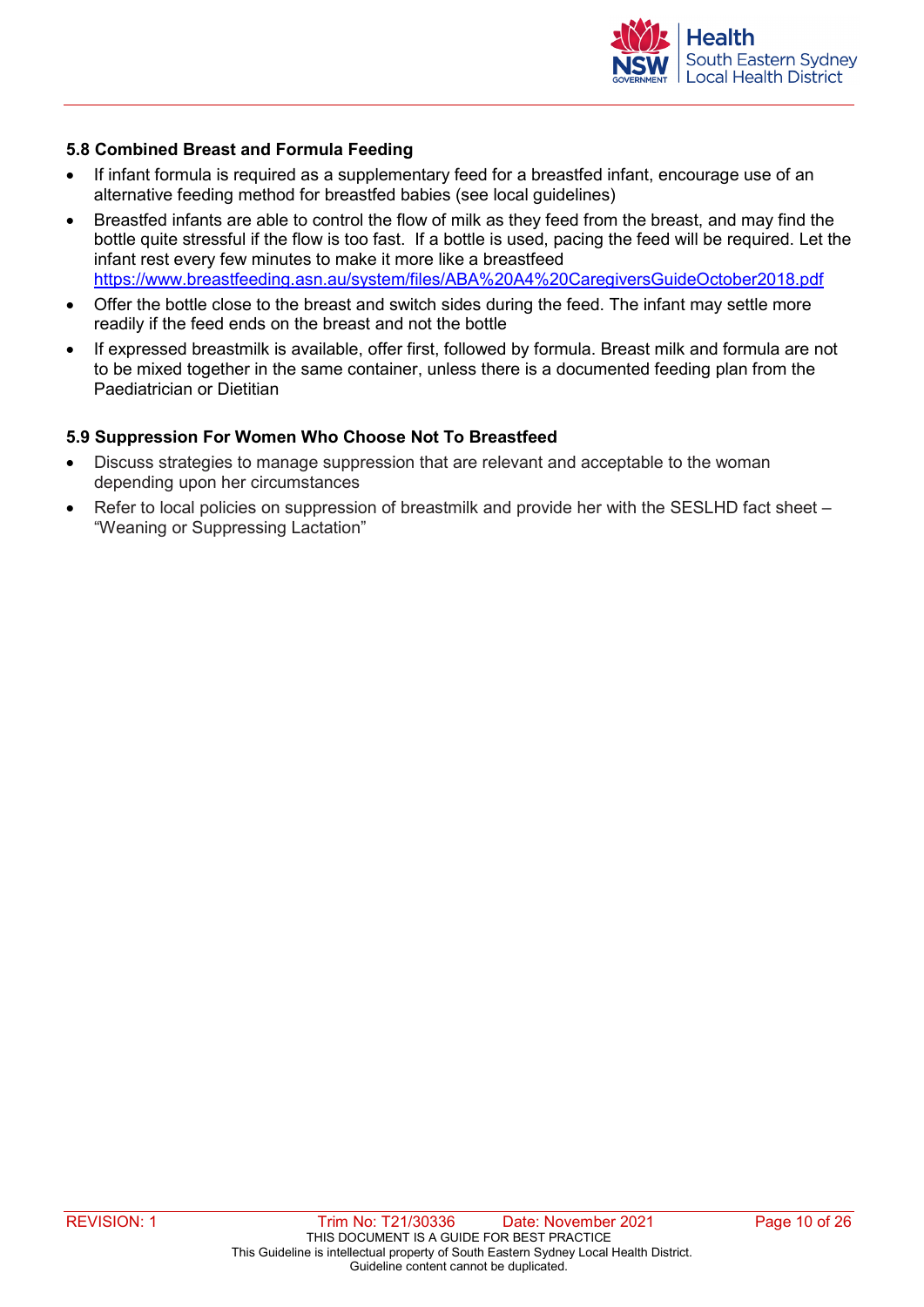

## <span id="page-10-0"></span>**Section 6 - Documentation**

- Integrated clinical notes / electronic medical records / K2
- Neonatal or maternal pathways

### <span id="page-10-1"></span>**Section 7 - References**

- 1 Appleton, J, Laws, R, Russell, C. G, Fowler, C, Campbell, K. J, & Denney-Wilson, E. 2018, 'Infant formula feeding practices and the role of advice and support: an exploratory qualitative study', *Paediatrics*, vol. *18*, no, 1, 12 [https://www.ncbi.nlm.nih.gov/pmc/articles/PMC5784678/pdf/12887\\_2017\\_Article\\_977.pdf](https://www.ncbi.nlm.nih.gov/pmc/articles/PMC5784678/pdf/12887_2017_Article_977.pdf)
- 2 Australian College of Midwives. 2020, Baby Friendly Health Initiative Australia. BFHI Handbook for Maternity Facilities, Australia [https://bfhi.org.au/wp-content/uploads/2020/03/BFHI-Handbook-](https://bfhi.org.au/wp-content/uploads/2020/03/BFHI-Handbook-Maternity-Facilities-2020.pdf)[Maternity-Facilities-2020.pdf](https://bfhi.org.au/wp-content/uploads/2020/03/BFHI-Handbook-Maternity-Facilities-2020.pdf)
- 3 Australian Government Federal Register of Legislation, Food Standards Australia New Zealand. Standards 2.9.1. Infant Formula Products, 2017, FSANZ Canberra <https://www.legislation.gov.au/Details/F2017C00332>
- 4 Australian Government National Health and Medical Research Council Department of Health and ageing. Eat for Health., NHMRC, Commonwealth of Australia 2012 [http://www.eatforhealth.gov.au/sites/default/files/files/the\\_guidelines/n56\\_infant\\_feeding\\_guidelin](http://www.eatforhealth.gov.au/sites/default/files/files/the_guidelines/n56_infant_feeding_guidelines.pdf) [es.pdf](http://www.eatforhealth.gov.au/sites/default/files/files/the_guidelines/n56_infant_feeding_guidelines.pdf)
- 5 Moore, E.R, Bergman, N, Anderson, G.C & Medley, N. 2016, 'Early skin-to-skin contact for mothers and their healthy newborn infants (Review)', *Cochrane Database of Systematic Reviews*, no.11,

<https://www.cochranelibrary.com/cdsr/doi/10.1002/14651858.CD003519.pub4/epdf/full>

- 6 National Health Service UK, Types of formula milk, 2016, NHS, London UK <https://www.nhs.uk/conditions/pregnancy-and-baby/types-of-infant-formula/>
- 7 Raising.children.net.au, Infant formula and bottle feeding, 2018, Royal Children's Hospital, Parkville, VIC
	- <https://raisingchildren.net.au/newborns/breastfeeding-bottle-feeding/bottle-feeding/infant-formula>
- 8 The Australian Society of Clinical Immunology and Allergy (ASCIA) Infant Feeding Guidelines, 2016, 'Infant feeding and allergy prevention', ASCIA, Balgowlah NSW Australia [https://www.allergy.org.au/images/pcc/ASCIA\\_Guidelines\\_infant\\_feeding\\_and\\_allergy\\_preventio](https://www.allergy.org.au/images/pcc/ASCIA_Guidelines_infant_feeding_and_allergy_prevention.pdf) [n.pdf](https://www.allergy.org.au/images/pcc/ASCIA_Guidelines_infant_feeding_and_allergy_prevention.pdf)
- 9 The Royal College of Midwives, 2018. Position Statement on Infant feeding, RCM, London <https://www.rcm.org.uk/sites/default/files/Infant%20Feeding.pdf>
- 10 Walker, M. 2015, 'Formula Supplementation of Breastfed Infants. Helpful or Hazardous?' *Infant, Child and Adolescent Nutrition,* vol. 7, no. 4, pp.198-207 <https://journals.sagepub.com/doi/pdf/10.1177/1941406415591208>
- 11 World Health Organization, 2018, Marketing of Breastmilk Substitutes: National implementation of the international code status report 2018, World Health Organization, Geneva, Switzerland <http://apps.who.int/iris/bitstream/handle/10665/272649/9789241565592-eng.pdf?ua=1>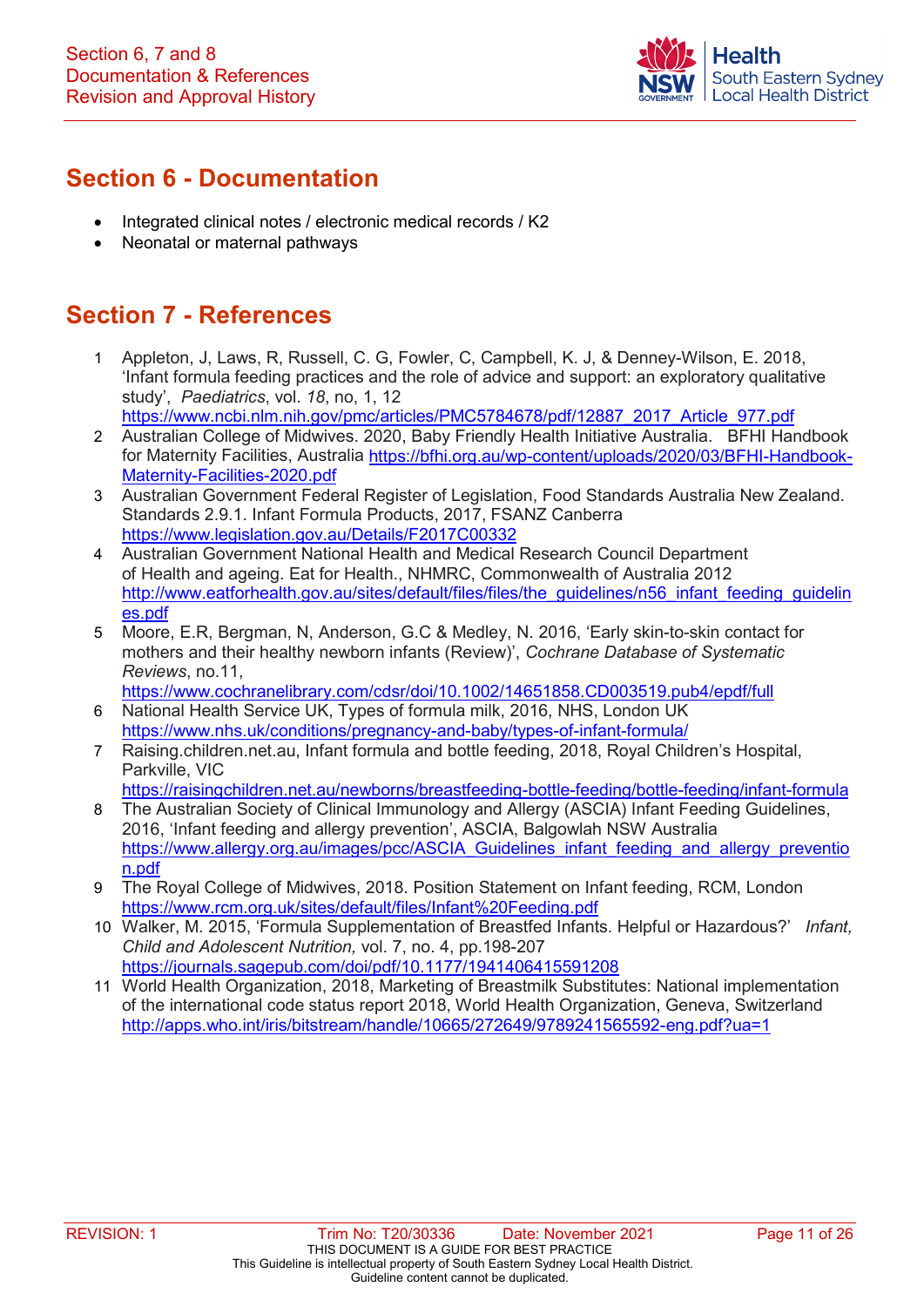

## <span id="page-11-0"></span>**Section 8 - Revision and Approval History**

| <b>Date</b>    | <b>Revision</b><br>no: | Author and approval                                                                                                                                                                                                                                                                                                                                                                                                                                                                                                                              |  |
|----------------|------------------------|--------------------------------------------------------------------------------------------------------------------------------------------------------------------------------------------------------------------------------------------------------------------------------------------------------------------------------------------------------------------------------------------------------------------------------------------------------------------------------------------------------------------------------------------------|--|
| June 2020      | Draft                  | Initial draft approved by Executive Sponsor.                                                                                                                                                                                                                                                                                                                                                                                                                                                                                                     |  |
| June 2020      | Draft                  | <b>Draft for Comment</b>                                                                                                                                                                                                                                                                                                                                                                                                                                                                                                                         |  |
| August 2021    | <b>Draft</b>           | <b>SESLHD Lactation Group:</b><br>Katy Hunt, CMC Lactation RHW, Kirstin Lock, CMC<br>Lactation SGH, Faith Robertson, CMC Lactation, Michelle<br>Culshaw, CMC Lactation TSH, Patty Everitt, CMC Lactation<br>NCC RHW, Nora Crotty, CNE Child & Family Health, SES<br>PaCH Community Nursing, Jennifer Parker CNC, SES<br>PaCH Child & Family Nursing Services; Pauline Sullivan<br>STG WCHCH Early Childhood; Catharine Dias, CNE SCN<br>TSH, & Alison Brown CMC Women's & Children's Clinical<br>Stream (WCCS). Second Draft for Comment period. |  |
| September 2021 | <b>Draft</b>           | Approved by Helen McCarthy. To be tabled at Clinical and<br>Quality Council for approval.                                                                                                                                                                                                                                                                                                                                                                                                                                                        |  |
| November 2021  | 1                      | Approved at Clinical and Quality Council meeting.                                                                                                                                                                                                                                                                                                                                                                                                                                                                                                |  |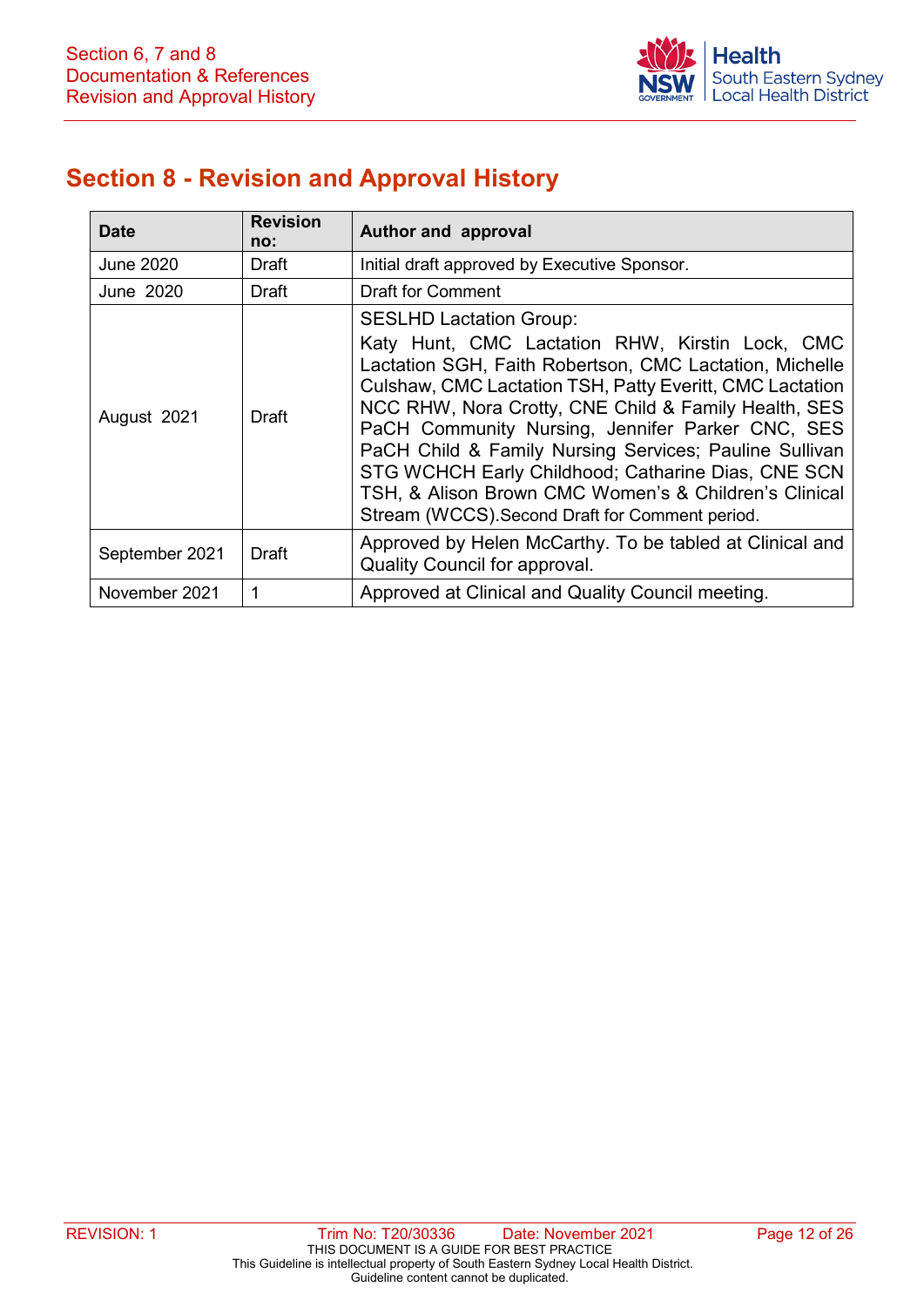## <span id="page-12-0"></span>**Appendix 1 - Formula Options**

| <b>Name</b>                                                                                                                                                            | <b>Modification</b>                                                                                                       | <b>Manufacturer</b><br>Claim                                                                    | <b>Evidence</b>                                                                                                                                                                                                                                                                                                                                             |
|------------------------------------------------------------------------------------------------------------------------------------------------------------------------|---------------------------------------------------------------------------------------------------------------------------|-------------------------------------------------------------------------------------------------|-------------------------------------------------------------------------------------------------------------------------------------------------------------------------------------------------------------------------------------------------------------------------------------------------------------------------------------------------------------|
| Gold                                                                                                                                                                   | <b>Contain PUFAs</b><br>(long chain<br>polyunsaturated<br>fatty acids) that<br>are found in<br>breastmilk                 | No evidence<br>to<br>recommend<br>their use                                                     | Modest evidence of benefits when used on<br>infants at high risks of atopy<br>For use under medical supervision                                                                                                                                                                                                                                             |
| HA/Hypo<br>Allergenic-<br>Hydrolysed -<br>partially                                                                                                                    | Cow's milk<br>based. Proteins<br>only partially<br>processed and<br>broken down                                           | Infants with<br>family history<br>of atopy                                                      | Nil evidence indicating prevention of<br>allergic disease                                                                                                                                                                                                                                                                                                   |
| Hydrolysed-<br>extensively;<br>Whey formulas (1 <sup>st</sup><br>choice)<br><b>Elemental formulas</b><br>(amino acid based<br>formulas)<br>(Both prescription<br>only) | Made from<br>cow's milk<br>protein, the<br>protein is mostly<br>broken down<br>(hydrolysed)                               | May modify<br>the<br>development<br>of allergic<br>disease                                      | Under medical supervision. For well-<br>defined clinical indications such as multiple<br>food protein intolerance (CMPI, colitis) and<br>other conditions where an elemental diet is<br>indicated (intractable malabsorption, EoE<br>anaphylaxis etc)                                                                                                       |
| Lactose free                                                                                                                                                           | Cow's milk<br>based. Lactose<br>eliminated                                                                                | Infants with<br>lactose<br>intolerance                                                          | Not recommended as choice nutrition for<br>infants<br>Primary lactose intolerance rare<br>Short term use for transient lactose<br>intolerance - gastroenteritis under medical<br>supervision                                                                                                                                                                |
| Goats milk formula                                                                                                                                                     | Goats milk<br>based                                                                                                       | Infants at risk<br>of atopy and<br>cow's milk<br>allergy                                        | Nil evidence indicating efficacy, safety and<br>role in prevention or treatment of allergic<br>disease                                                                                                                                                                                                                                                      |
| Soy-based                                                                                                                                                              | Made from soy<br>beans.<br>No animal<br>products or<br>lactose<br>Higher amounts<br>of aluminium<br>and<br>phytoestrogens | Infants at risk<br>of atopy and<br>cow's milk<br>allergy<br>Cultural or<br>religious<br>reasons | Not effective in prevention of development<br>of atopy and can worsen atopic illness.<br>RACP recommends not using soy based<br>infant formula for preterm infants, infants<br>under 6 months and children with thyroid<br>disease due to possible interaction with<br>thyroxine replacement therapy<br>Used under medical supervision for<br>galactosaemia |
| Probiotics and<br>Prebiotics                                                                                                                                           | <b>Bifidus factors</b>                                                                                                    | Promotion/<br>growth of<br>good bacteria<br>Prevention of<br>atopic<br>disease                  | Insufficient evidence to recommend use                                                                                                                                                                                                                                                                                                                      |
| <b>AR/Thickened</b><br>(anti-regurgitation)                                                                                                                            |                                                                                                                           | To decrease<br>reflux                                                                           | Insufficient evidence to recommend use                                                                                                                                                                                                                                                                                                                      |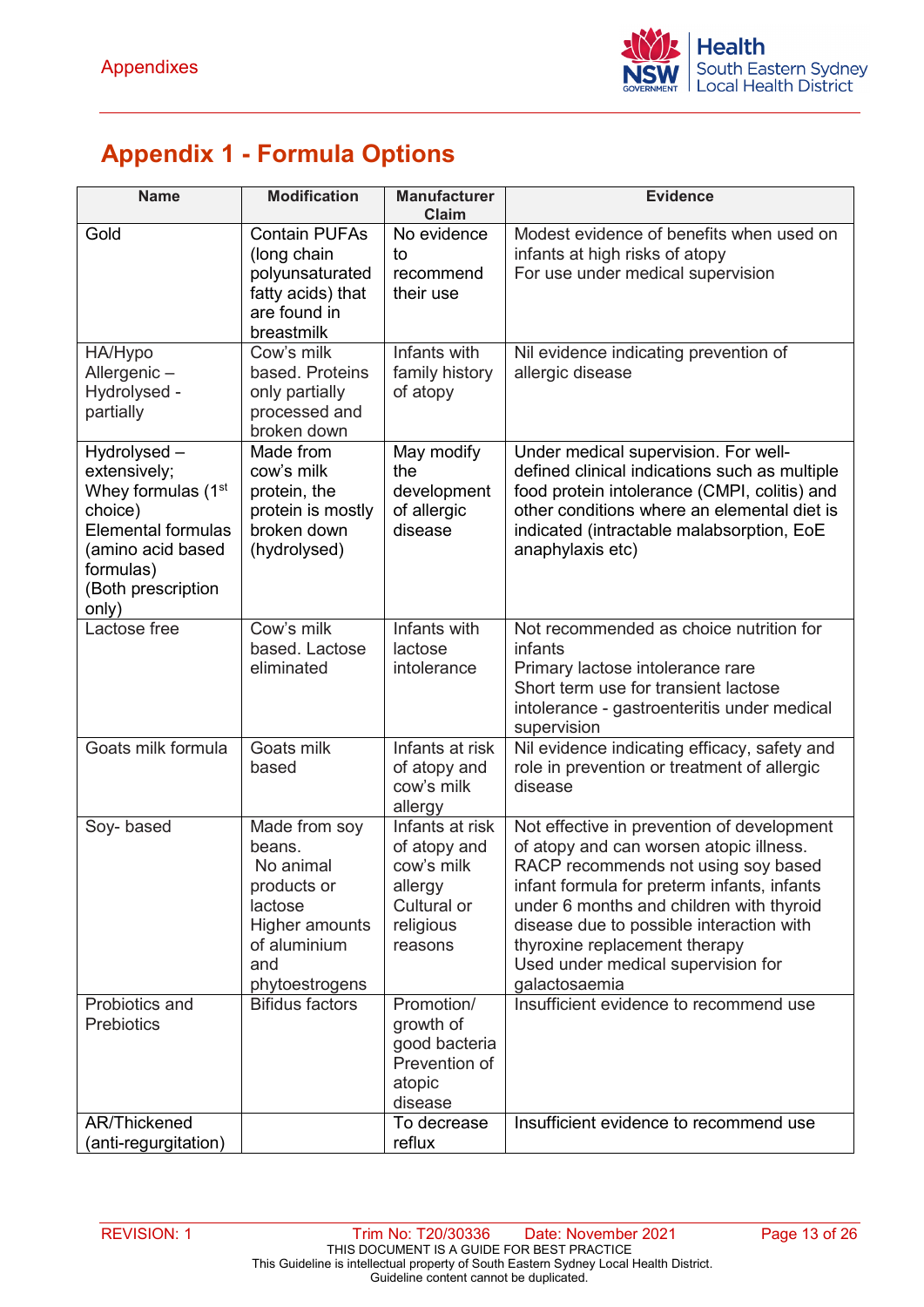

## <span id="page-13-0"></span>**Appendix 2 – Formula Feeding Information for Parents and Caregivers**

## **FORMULA FEEDING INFORMATION**

## **FOR PARENTS AND CAREGIVERS**

The World Health Organisation recommends babies are breastfed, but if they are not it is important to give your baby an infant formula if they are under 12 months old. We recognise some families choose not to or are unable to breastfeed and your decision will be respected and supported.

#### **Infant formula and choosing which formula to use**

Most infant formula is made from modified cow's milk and has added vitamins, minerals and fats that your baby requires.

Infant formula is the only safe alternative to breastmilk for the first 12 months of your baby's life. Babies under 12 months of age should not have:

- Cow's milk or unmodified cow's milk. The protein level in these milks is too high and babies are unable to digest them easily or completely. They are also low in vitamins and iron and a health risk to a baby's immature kidneys
- Skim, evaporated, powdered or sweetened condensed milk
- Dairy alternatives such as soy, rice or coconut milk

All infant formula sold in Australia meets strict Australian Standards and Guidelines and is safe to use.

Most cow's milk- based infant formulas are of similar quality and nutritional value. A more expensive brand or the brand that is used by the hospital does not mean it is better for your baby.

Some formulas have ingredients added to make them more like breastmilk. This does not, however, guarantee the added ingredients will work the same way as breastmilk in your baby's body.

Infant formula can be bought in powder form or ready to drink. Both are safe to use however ready to drink is more expensive.

#### **SPECIAL INFANT FORMULAS**

For infants under 12months the National Health and Medical Research Council recommends cow's milk-based formula over formulas made from soy beans, goats milk or modified lactose formulas. These special formulas may, however, be used with babies with nutritional or medically diagnosed problems on the advice of a paediatrician.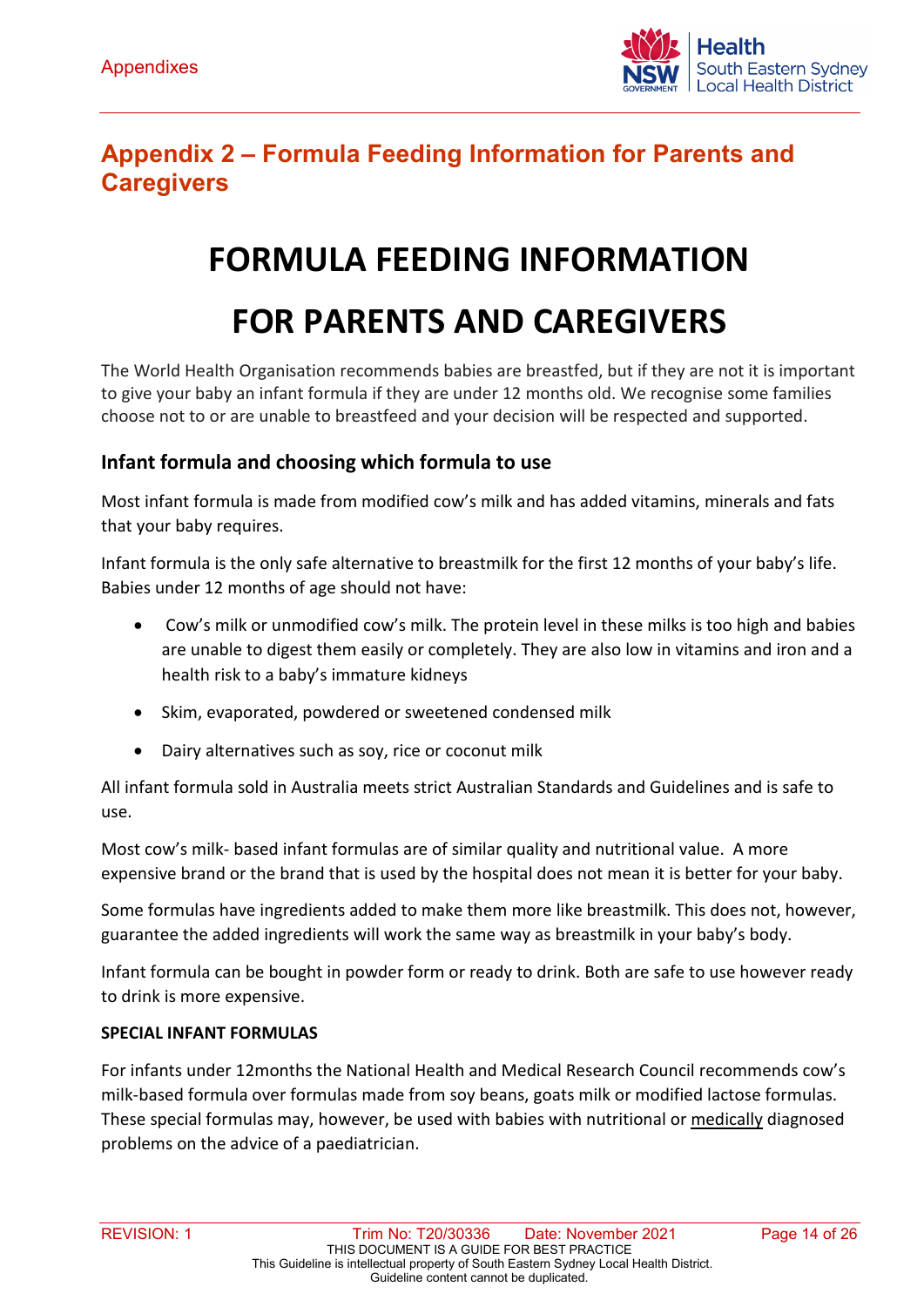

#### **Soy Based Formula**

- Made from soya beans and modified in a similar process to cow's milk-based formula
- Used under medical supervision for galactosaemia
- Not recommended for pre-term babies and infants under 6 months of age
- Not recommended for infants with thyroid disease due to possible interaction with thyroxine replacement medication
- There are risks and concerns about the high levels of phytoestrogens in the formula, (hormones that occur naturally in plants), as they can have negative effects on a baby's developing immune and reproductive function
- No clear evidence this type of formula prevents or reduces risks of allergies

#### **Goat's Milk Formula**

- Nil evidence indicating safety and role in prevention or treatment of allergic disease
- Not recommended for feeding infants under 12months of age

#### **Hydrolysed Formula**

- This formula is cow's milk based with the difference being the proteins are processed and broken down into smaller particles
- Modest evidence of benefits when used on infants at high risks of cow's milk allergies or cow's milk protein intolerance. For use under medical supervision

#### **Partially Hydrolysed/HA/Hypoallergenic Formula**

- This formula is cow's milk based with the proteins only partially processed and broken down
- Manufacturers suggest this can prevent food allergies or allergic diseases in babies, however no scientific evidence supports this
- **Amino Acid Based (Elemental) Formula**
- This formula is developed from man-made nutrients including individual amino acids
- Used for infants with medical conditions such as malabsorption, colitis and multiple food protein allergies and only under medical supervision

#### **Lactose Free Formula**

- This is a cow's milk based formula with lactose removed
- Not recommended as choice nutrition for infants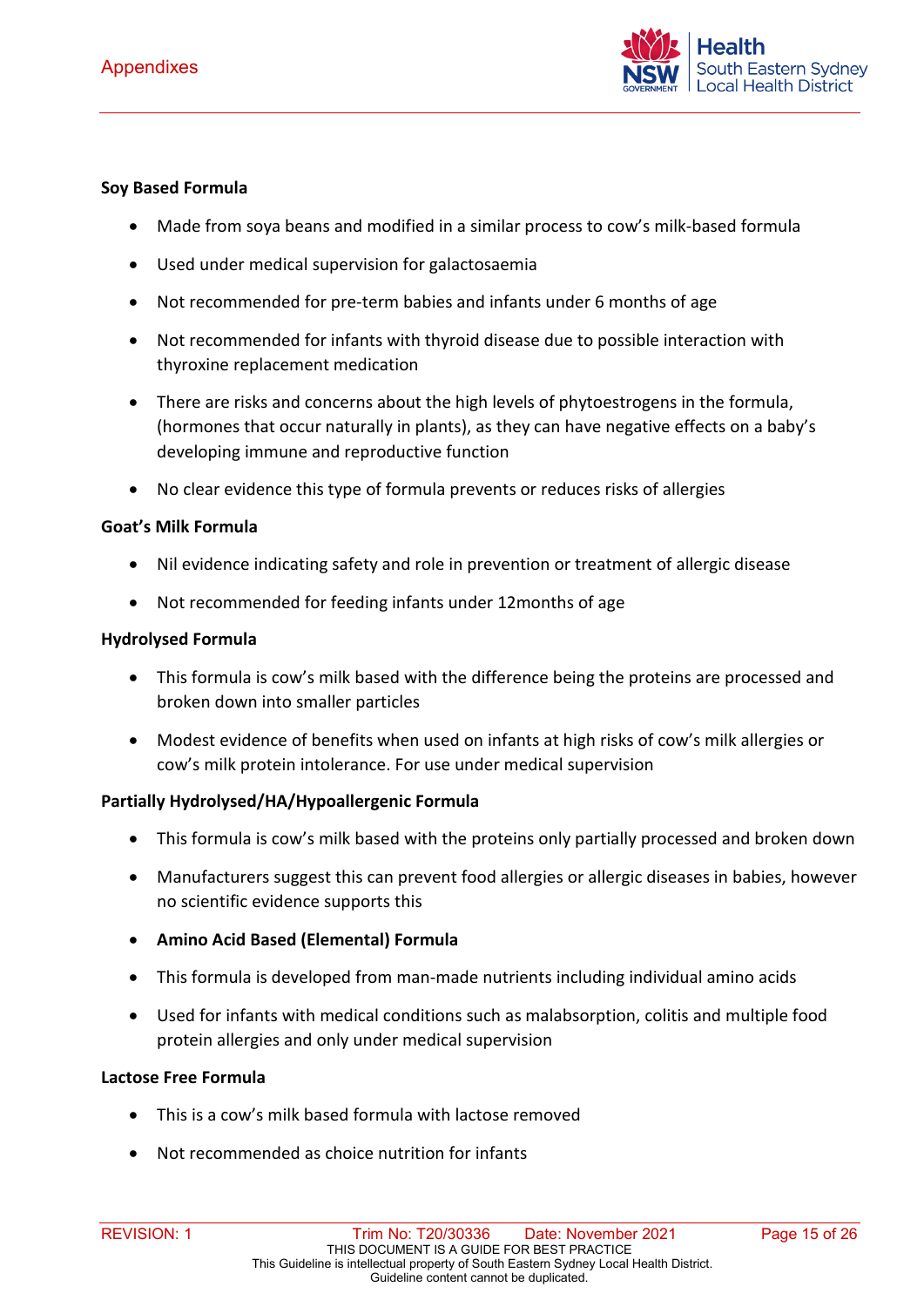

- Lactose intolerance is extremely rare in infants
- Can be used short-term for 2-3 weeks for temporary lactose intolerance associated with infections such as gastroenteritis and see your doctor for ongoing advice

#### **Other Formulas and Special Additives**

- Long chain polyunsaturated fatty acids, beta-carotene, antioxidants, pre and/or probiotics have been added to cow's milk based formula to make it like to breastmilk
- No clear evidence these additives can be readily absorbed by baby when added to formula
- These formulas are more expensive

#### **Ready to Drink Formulas**

- Liquid ready to drink infant formula may be used ion hospital
- Can be poured into sterilised bottle and warmed just before feeding
- Opened tetra packs must be poured into numerous sterilised bottles, stored in the back of the fridge and used within 24 hours
- Any unfinished ready to drink formula must be discarded after feed

#### **Homemade Formula**

- Using bone broth and other ingredients is not advised as suitable alternative to breastmilk or cow's milk based formulas
- Homemade formulas contain ingredients that are not safe for an infant and can dangerous be

#### **Follow on Formula**

- There is no clear evidence on benefits or advantages of a follow on formula
- Recommendations from the National Health and Medical Research are to use starter or first formula from birth to 12 months

#### **Choosing Bottles and Teats**

- Standard clear plastic or glass bottles are best to use
- Novelty shaped bottles are more difficult to clean
- If using plastic bottles, ensure the bottles are bispherol (BPA) free
- Shape of bottle should fit comfortably in your hand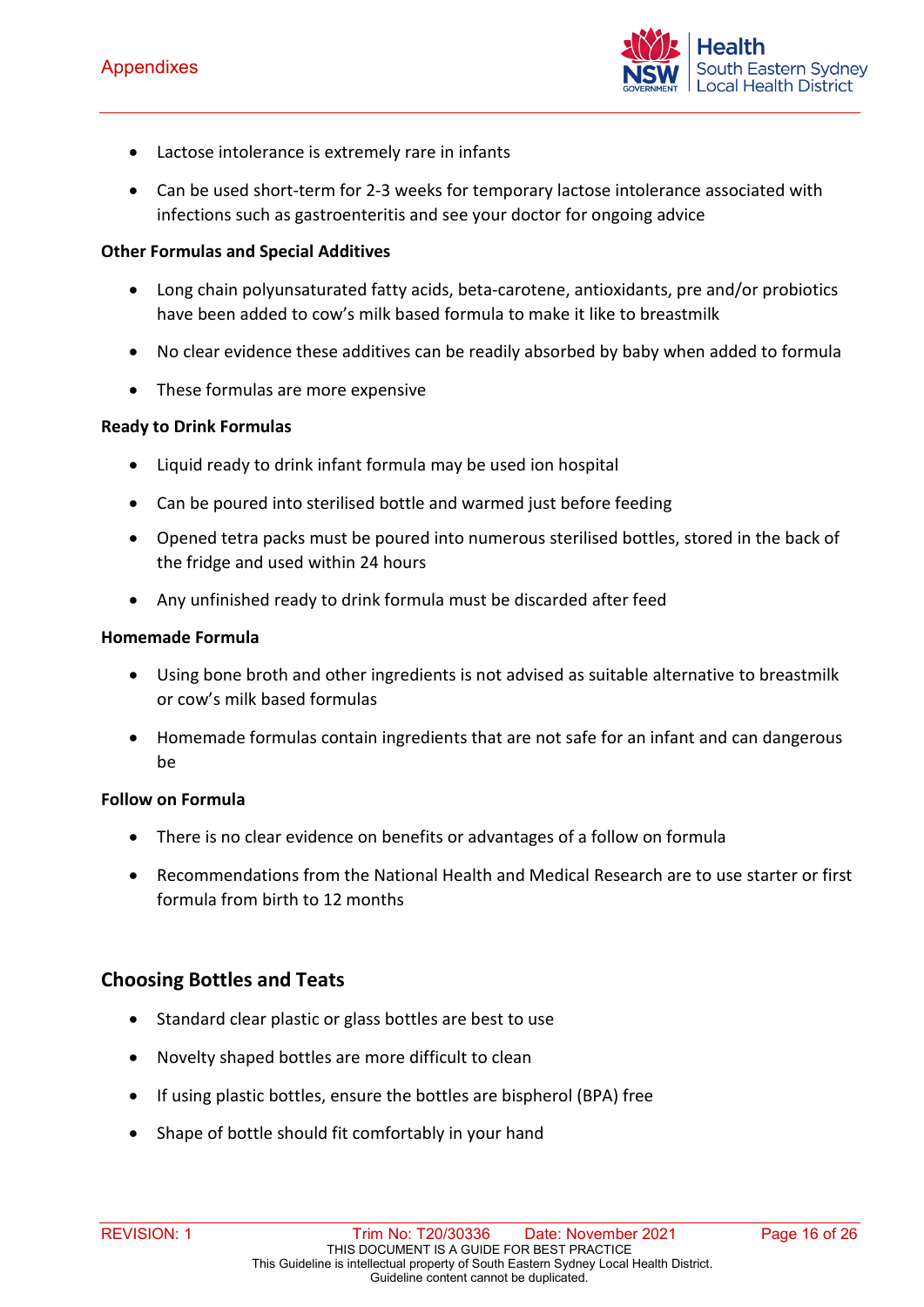

- There are a variety of shapes and sizes. Silicone teats are recommended over rubber teats due to the chemical content of rubber
- Flow rate is tested by holding bottle of room temperature formula upside down. The formula should drip slowly and steadily, without pouring out in a stream
- If the teat allows the baby to complete the feed within 20-30 minutes the flow rate is suitable
- There is no evidence to support orthodontic or winged teats

#### **CLEANING AND STERILISING BOTTLES, TEATS AND FEEDING UTENSILS**

- An infant's immune system is not strong to fight infections
- Cleaning and sterilising all infant feeding equipment is necessary until the infant is 12 months of age
- Thorough cleaning of all bottles and teats are required prior to sterilising
- All bottle feeding equipment must be cleaned and sterilised after every feed

#### **Cleaning**

- Have a clean area for formula preparation and equipment cleaning
- Wash hands
- Rinse all bottles and teats first in cold running water as this prevents the proteins in formula from sticking to the plastic.
- Wash bottles, teats, dummies and utensils in hot soapy water
- Clean carefully around the screw top of bottles with a bottle brush that is only used for baby feeding equipment
- Rinse all bottles, teats and utensils well in cool running water

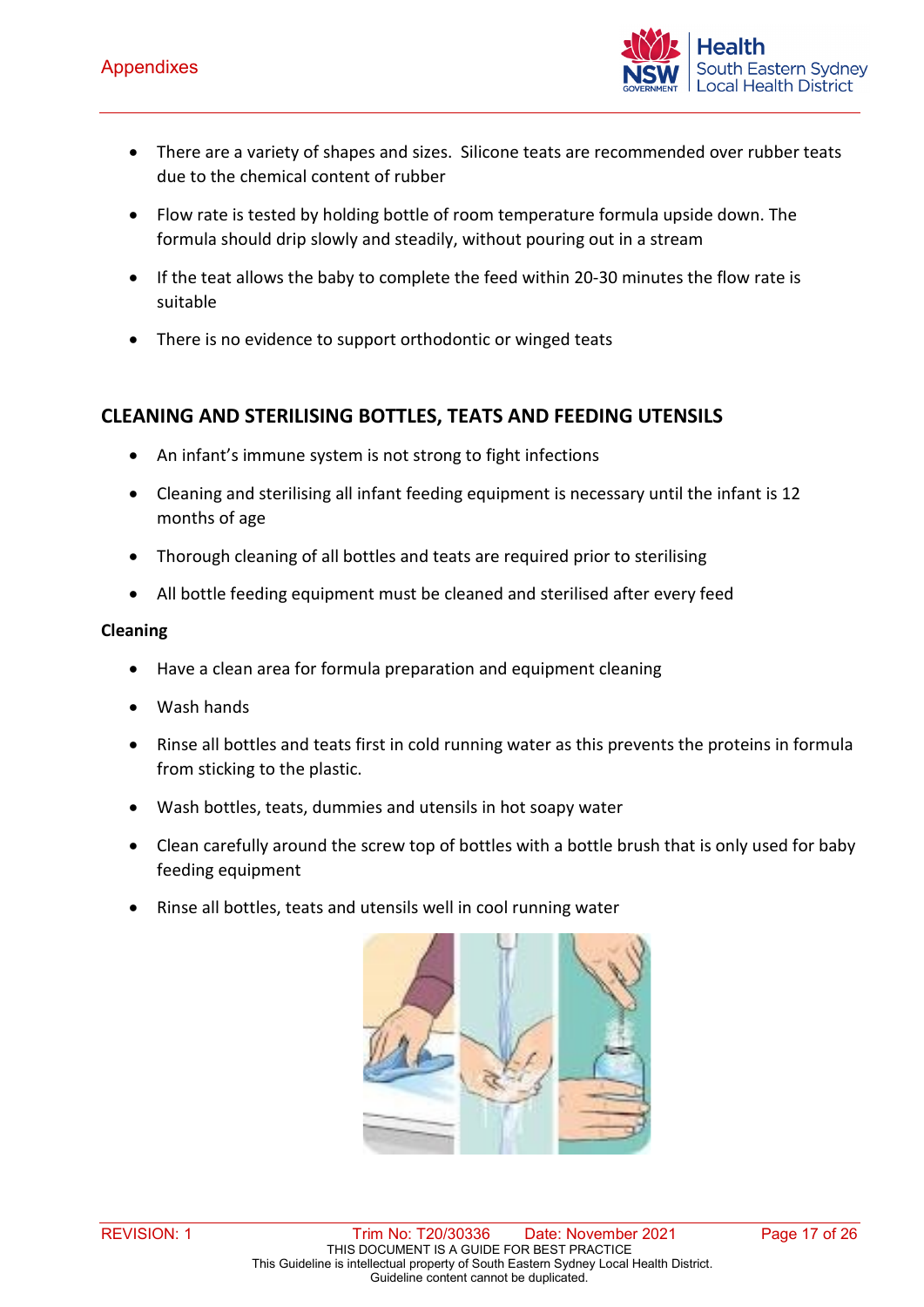

#### **Sterilising by Boiling or Steam Sterilizers**

#### **Boiling**

- Preferred method. Most consistent and reliable results
- Use large saucepan with lid
- Submerge cleaned bottles, teats, dummies and other feeding utensils under water and cover with lid
- Bring water to boil and boil another 5 minutes
- Allow saucepan to cool, then wash your hands before you remove all items
- Place caps and teats on the bottle
- Place capped bottles at the back of the fridge
- These bottles can be stored for 24 hours then they need to be re washed and sterilised





#### **Steam Sterilisers – Electronic or Microwave**

- With steam sterilisers it is Important to follow the manufacturer's directions on use
- Place all infant feeding equipment into unit provided
- Add water as per manufacturer's direction
- If unit is electronic, turn switch on
- If using microwave steam unit, place equipment in unit provided then place in microwave and heat for recommended time
- Do not place metal in microwave
- When process completed, wash hands and remove feeding equipment

#### **Preparation of Formula Feeds**

It is important to follow instructions on the can for the correct amount of water per scoop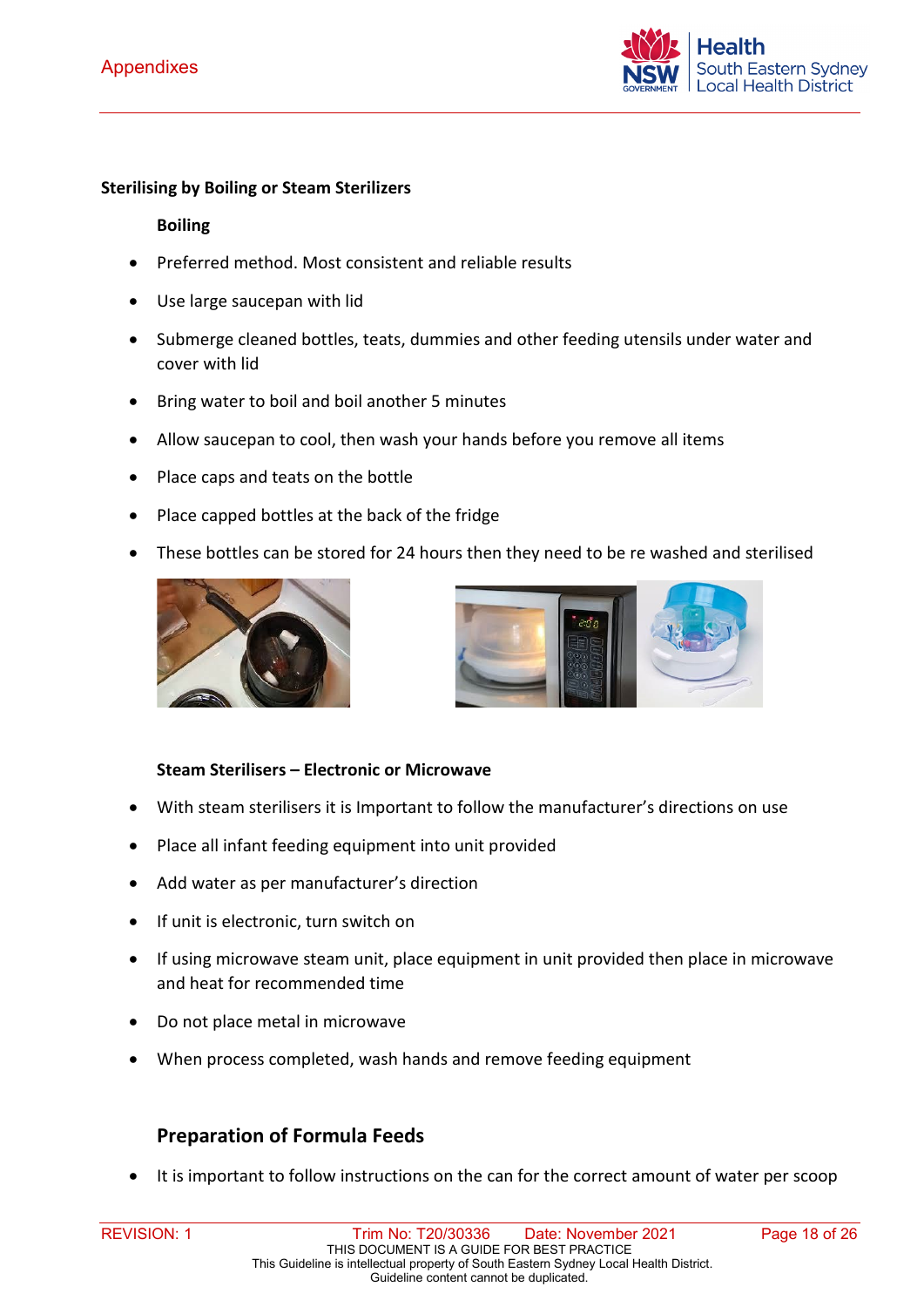

- Too many scoops can cause unhealthy weight gain and can stress a baby's kidneys
- Too few scoops can cause insufficient weight gain and electrolyte imbalance
- Do not use microwave to heat formula bottle as this can burn baby's mouth



#### **Steps to reduce risks of infection in baby**

- It is recommended that a formula feed is made up one at a time when baby is ready to feed
- Always wash hands before preparing the feed
- Ensure a clean preparation area and that all infant feeding equipment has been cleaned and sterilised
- Boil fresh cold tap water
- Allow to cool until lukewarm. If using automatic kettle wait until kettle switches off and allow to cool for 30 minutes.
- Do not re boil the water as this concentrates mineral salts in the water
- While in hospital you may be given a bottle of water to use designated for formula preparation, but once home, cooled boiled water is then used
- Pour correct amount of water into the bottle first then the scoop/s of formula powder
- Always use the measuring scoop provided with the can. Amount of formula varies with different cans of formula
- Discard scoop when can is finished
- Add correct amount of scoops of formula powder to water by:
	- o Filling the scoop and tapping lightly to remove air bubbles. Do not press down on scoop as this will over concentrate the amount of powder
	- $\circ$  Level each scoop with levelling device provided or the back of a sterilised knife
	- o If using sachets of formula, ensure to use entire sachet to recommended amount of water
- Replace teat and cap on bottle. Shake bottle until powder dissolves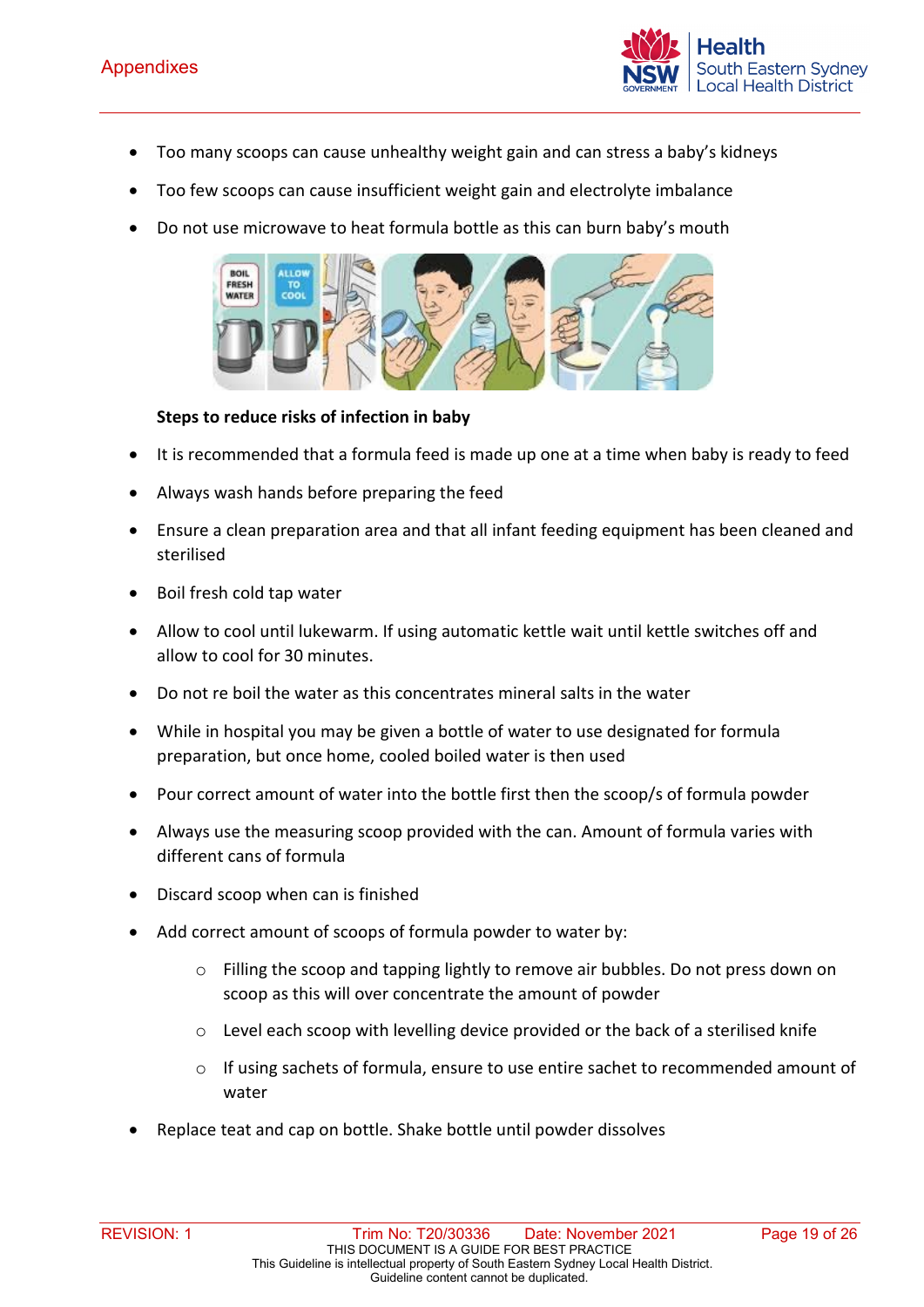

• Before feeding baby, check formula is the correct temperature by shaking a few drops onto the inside of wrist. The formula should feel warm not hot



- All formula left at room temperature for more than 1 hour has to be discarded
- **If preparing feeds in advance**, prepared sterilised bottles of boiled water can be refrigerated and used as needed. First warm the bottle or use cooled boiled water in a container then add the formula powder
- Prepared feeds must be stored in the back of the fridge below 5 degrees Celsius and used within 24 hours

#### **Transporting formula feeds**

- Prepare feed and place in the refrigerator
- Ensure feed is cold before transporting
- Do not remove the feed from the refrigerator until immediately before transporting
- Transport the feed in a cool bag with ice packs
- Use feeds transported in a cool bag within 2 hours
- Re warm feed at the destination
- If destination is reached within 2 hours, feed transported can be refrigerated and used within 24 hours from time of preparation

#### **HOW MUCH FORMULA TO FEED**

- It is normal for baby to only need small amounts per feed in the first few days.
- Babies commonly will have 8-10 feeds a day
- The volume will gradually increase
- A baby is feeding well and getting enough formula if there are at least 5 heavy wet nappies per day, stools are not hard or dry, and baby is gaining weight
- It is important to respond to baby's natural feeding cues and feed baby to need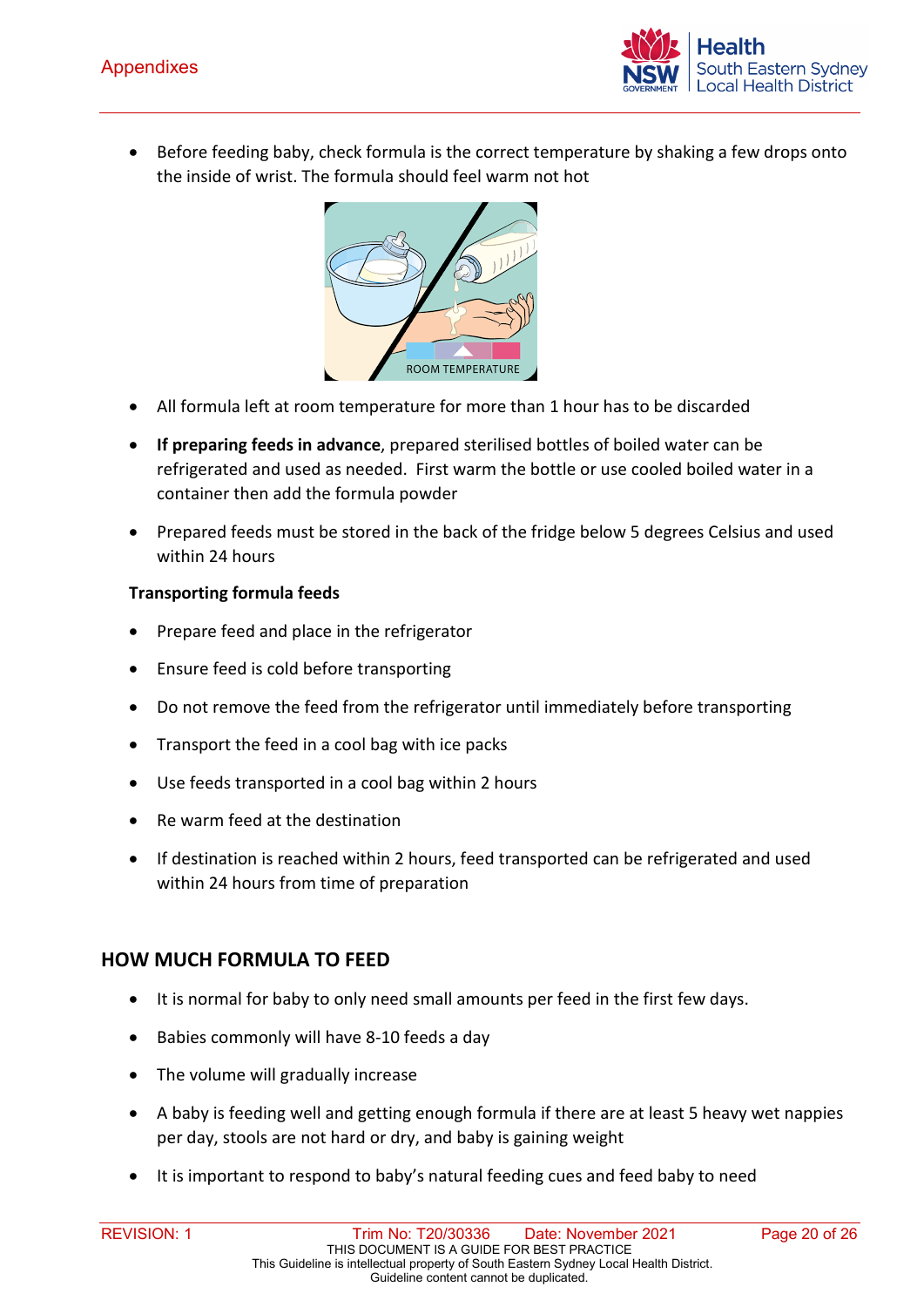

• It is important to be aware that information on formula packages recommending certain amounts for various ages is a guide only. Below is a guide to the amounts to offer baby and may not necessarily suit every baby

#### **Stomach capacity of a baby**



#### **Approximate Formula Requirements**

| Days 1 to 4          | Commence at 30ml/kg/day. Increase over next few days                                             |
|----------------------|--------------------------------------------------------------------------------------------------|
|                      |                                                                                                  |
| Day 5 to 3<br>months | 150 ml/kg/day<br>Preterm will require 180-200ml/kg/day                                           |
| 3 to 6 months        | 120ml/kg/day                                                                                     |
| 6 to 12<br>months    | 100ml/kg/day<br>Some infants may reduce to 90mg/kg/day<br>Infants this age also take solid foods |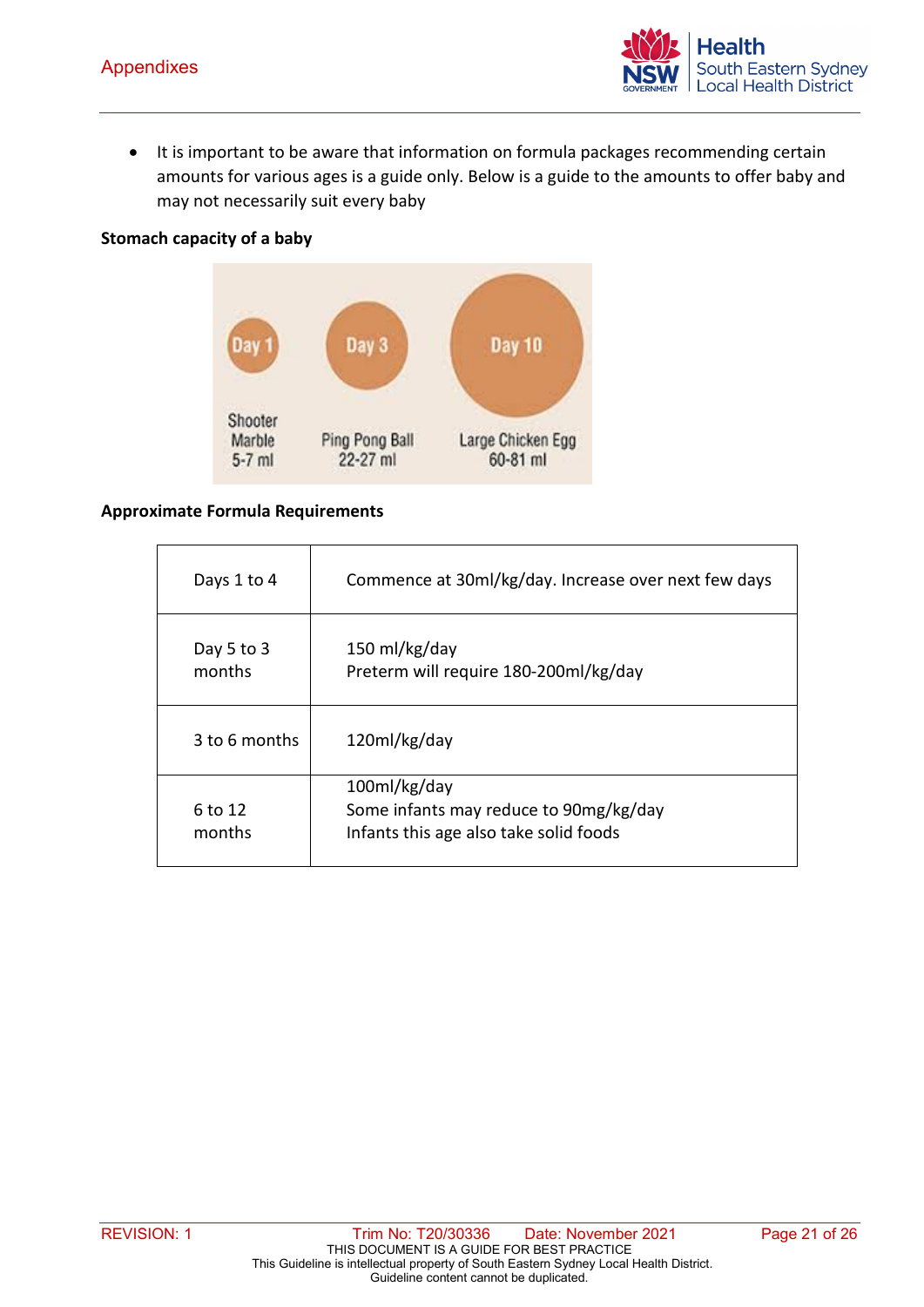

# **Baby Feeding Cues (signs)**



The Royal Brisbane and Women's Hospital is acknowledged as source of this document.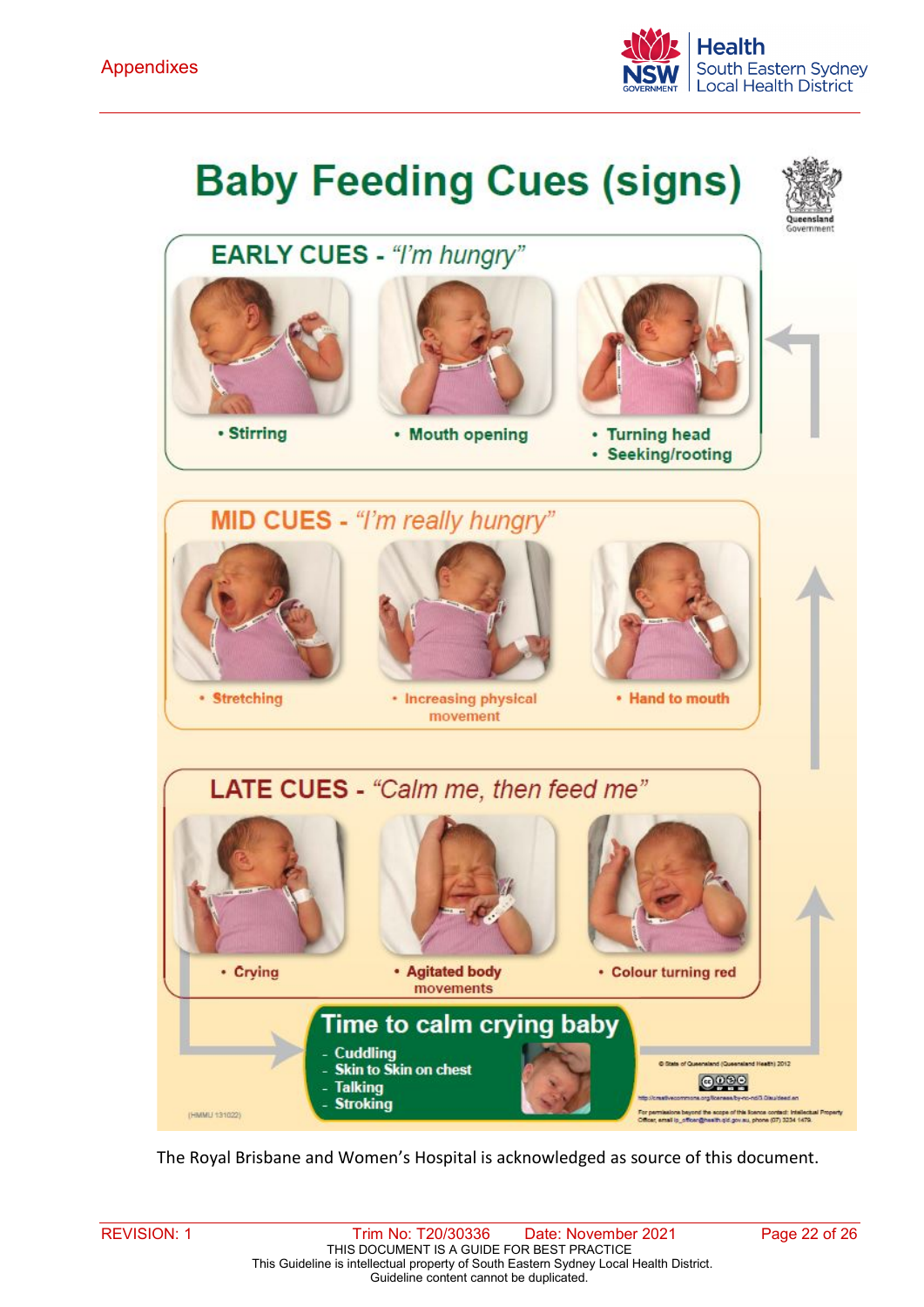

#### **Good Bottle Feeding Practices**

- Make feeding a comfortable experience
- It is important to hold baby close, upright and well supported for every feed
- Have eye contact with baby as feeding is good time for social interaction and will help make baby feel safe and loved
- Hold, cuddle and talk to infant and respond to baby's feeding cues
- **It is important not to prop baby or leave baby unattended to feed or sleep with a bottle.**  This can cause choking, ear infections, stomach infections and later tooth decay. This may also impact their social and emotional development
- Check temperature of the baby formula is warm by testing a few drops of milk onto the inside of the wrist. If it is too hot it should be left to cool
- Gently touch the teat to the baby's lips. **Do not force the teat in**
- Baby will open mouth wide with tongue down, so then place the teat into his/her mouth.
- When baby is sucking well, bubbles will be seen in the bottle as baby feeds
- **Pace the feed** according to baby's needs and remove teat at frequent intervals to enable baby to have a rest and decide if baby is full or wants more
- Australian Breastfeeding Association;Caregiver's Guide to the Breastfed Baby

**[https://www.breastfeeding.asn.au/system/files/ABA%20A4%20CaregiversGuideOctober2](https://www.breastfeeding.asn.au/system/files/ABA%20A4%20CaregiversGuideOctober2018.pdf) [018.pdf](https://www.breastfeeding.asn.au/system/files/ABA%20A4%20CaregiversGuideOctober2018.pdf)**

- Avoid over feeding baby
- Giving more formula will not enable baby to sleep longer
- Using fast flow teats can make it difficult for baby to control their breathing if they are forced to swallow large amounts of milk quickly
- If baby is becoming distressed during the feed, sit baby up and check if baby needs to burp. Also check if the teat flow is too fast then continue with feed if baby needs more

#### **If feeding is too fast there is a risk of:**

- The baby not sensing when they are full and may overfeed and become distressed
- Choking or vomiting

#### **If feeding always takes longer than 40 minutes:**

- There may be a problem with the teat or formula was incorrectly made
- Baby is unwell or has a sucking problem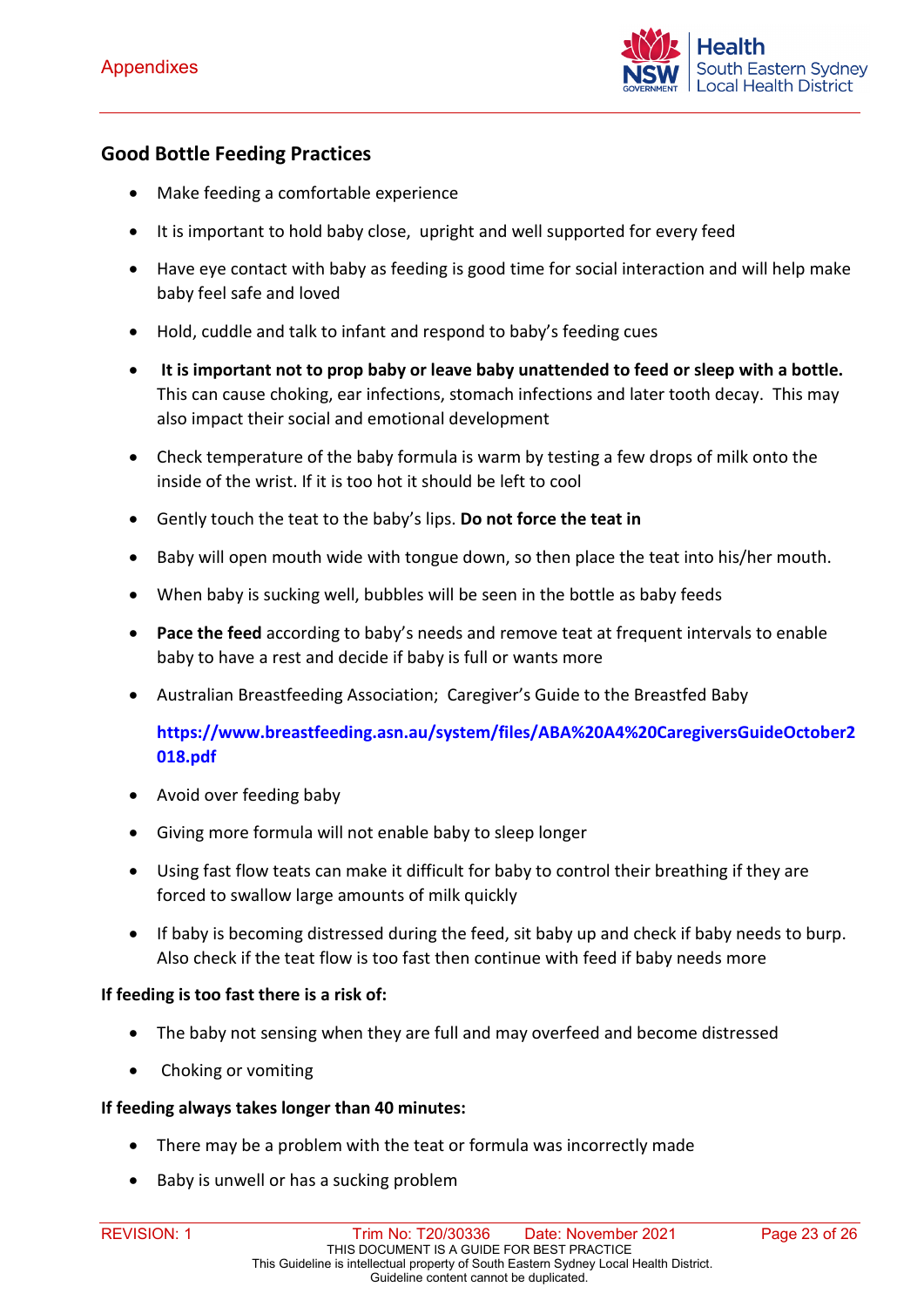- outh Eastern Sydney ocal Health District
- If you have concerns about your baby's feeding, have your baby assessed by a Midwife or nurse while in hospital. Once you have left hospital you can seek help from your local Child and Family Health Nurse or your GP

#### **DUMMIES / PACIFIERS**

- Use of dummies/pacifiers are a personal choice
- It may be protective against SIDS when used at night for formula fed babies as formula fed babies may sleep more deeply
- There is no evidence to indicate any style e.g. orthodontic is effective in shaping mouth or teeth
- Dummies/pacifiers must be cleaned and disinfected daily for the first 6 months
- Do not clean dummies/pacifiers which may have dropped on the ground by putting in your mouth. This will increase risks of infection for baby. You will also introduce germs from within your mouth to the baby
- Wash dummies/pacifiers under clean water, cleanse with a detergent and rinse with clean warm water if it has fallen on the ground

#### **Risks of regular dummies/pacifier use:**

- Infection e.g. stomach, ear, mouth
- Impact on shape of palate and front teeth
- Possible impact on speech

#### **Safe use of dummies/pacifiers.**

- Look for a one-piece model with a soft nipple. Dummies made in two pieces can break apart and become choking hazards
- Look for a firm plastic shield with air holes. Check the shield is more than 3 cm across so your baby can't put the whole thing in her mouth
- If your baby is younger than six months old, choose a dummy that can go into the dishwasher or be boiled
- Do not use ribbons or cords to attach dummies to baby's clothes- this is a choking risk
- Do not dip into honey
- or sweetened liquid as this can cause severe illness and later tooth decay

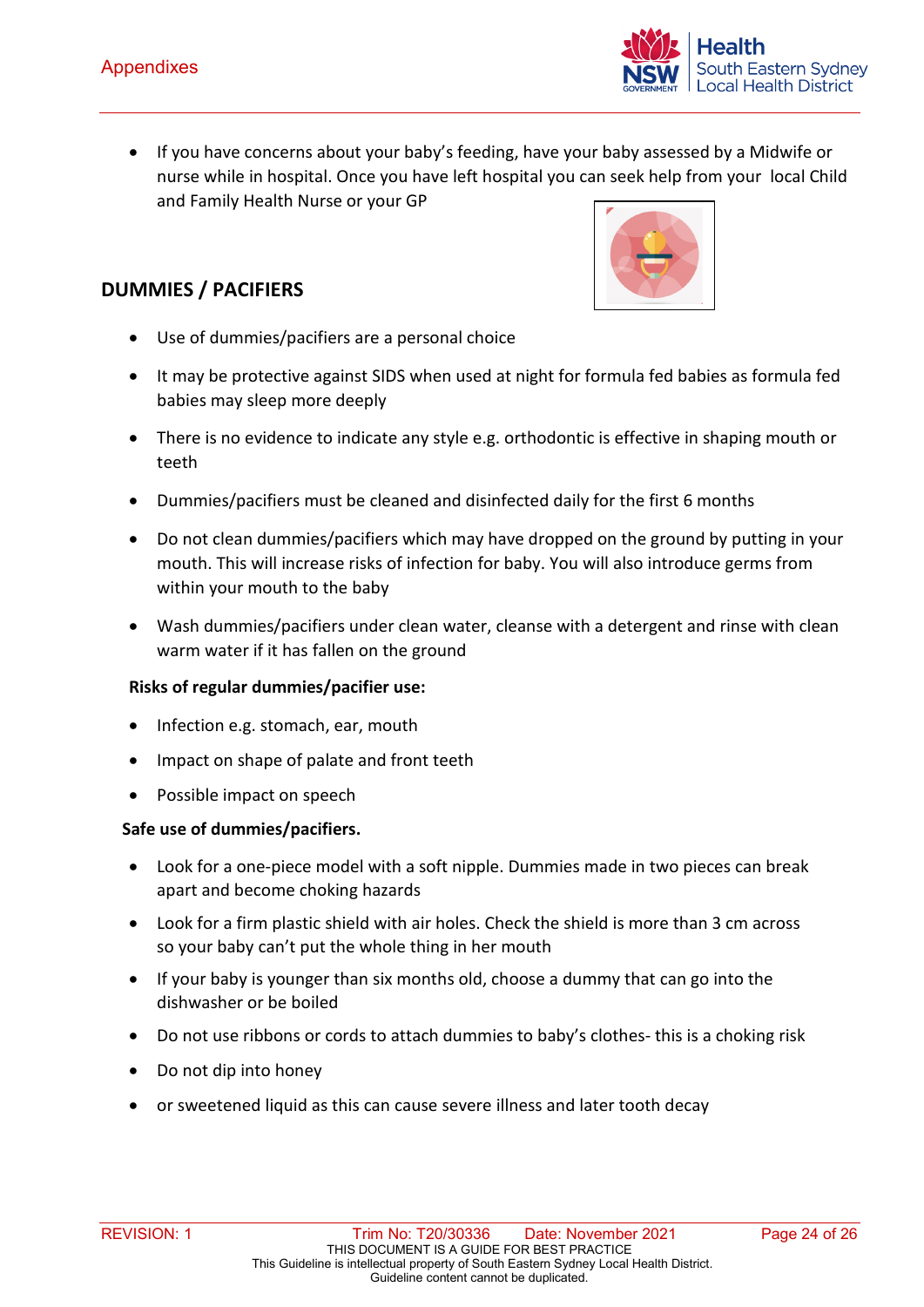

#### **Weaning and Suppression of Lactation**

- It is normal for your breasts to fill with milk by the  $3^{rd}$  or  $4^{th}$  day after baby is born
- To minimise discomfort:
	- o Avoid unnecessary breast stimulation
	- o Express breast only for comfort
	- o Wear a firm supportive bra or top
	- o Apply cool cloths or cool gel packs as needed
	- o Drink and eat as normal
	- o Allow breasts to leak freely
	- o May use pain relief as prescribed

#### **Medication used to Wean**

- Medication can be prescribed by the doctor to suppress breastmilk production
- This is **not usually a first option** as there are **side effects** which include;
	- o Dizziness; nausea; headaches; lowering of blood pressure and interaction with some medication

#### **Gradual weaning**

- If decision to supress lactation/wean after commencing breastfeeding, it is advised to do so gradually
- Do this by:
	- o Reducing number of breastfeeds given to baby each day
	- o Replace each reduced breastfeed with a formula feed
	- o When your breasts are comfortable between reduced breastfeeds then reduce another breastfeed and replace it with a formula feed
	- $\circ$  If you were expressing feeds, allow more time between expressing. E.g. if you were expressing every 3 hours, stretch the time to 4 hours. When your breasts have adjusted and is comfortable allow 5 hours between expressing times and so on
	- $\circ$  When you are only breastfeeding or expressing once or twice a day, then only express or breastfeed for comfort until no longer needed
- All mothers are unique. Weaning can take a few weeks. For further guidance please seek advice from a health professional e.g. The Australian Breastfeeding Association, Local Child and Family Health, G.P.